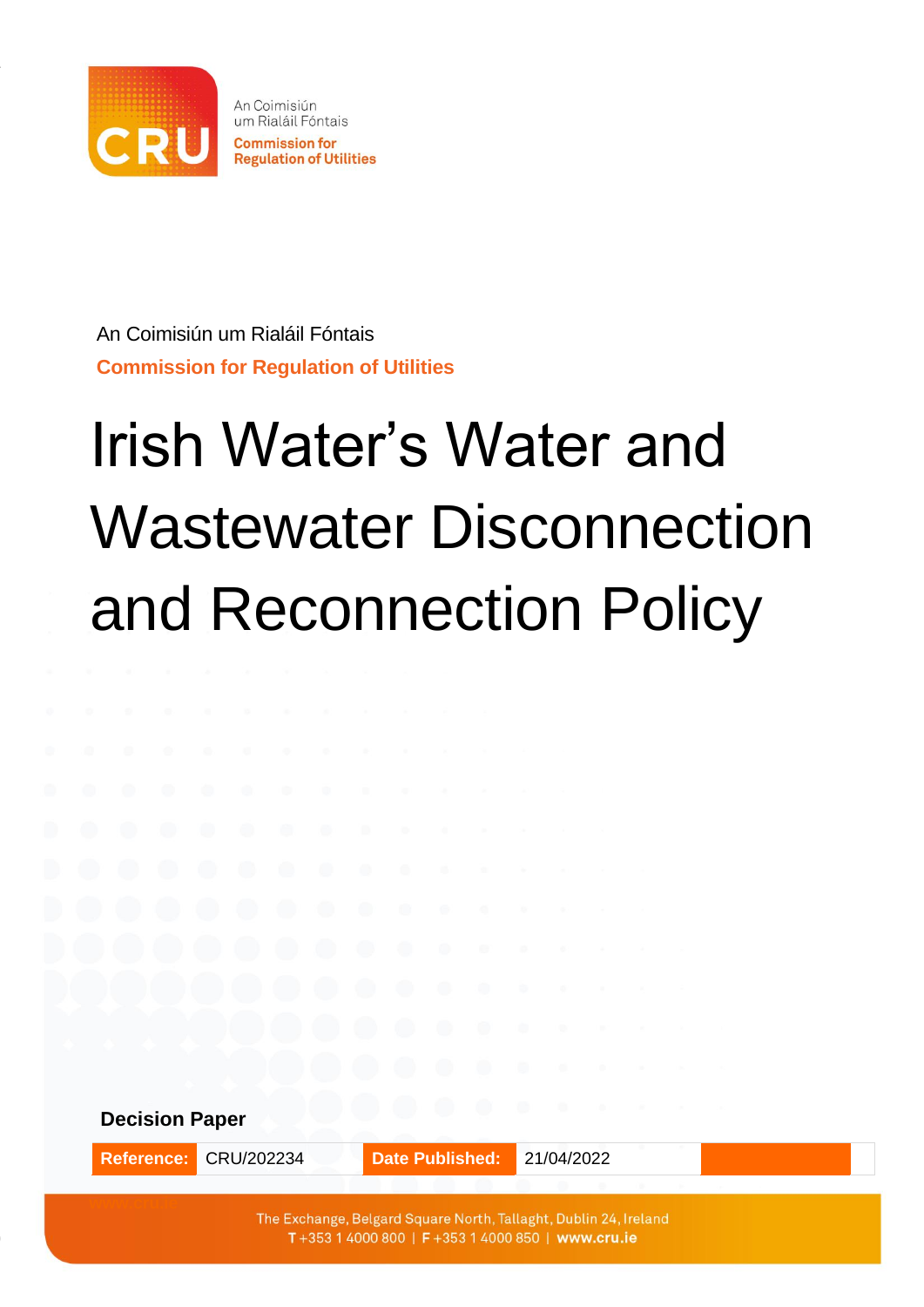## **CRU Strategic Plan 2022-24**

## <span id="page-1-0"></span>**Our Mission**

• Protecting the public interest in water, energy and energy safety.

### <span id="page-1-2"></span>**Our Vision**

• Safe, secure and sustainable supplies of energy and water, for the benefit of customer now and in the future

### <span id="page-1-1"></span>**Our Strategic Priorities**

- Ensure Security of Supply
- Drive a Low Carbon Future
- Empower and Protect Customers
- Enable our People and Organisational **Capacity**

## **Executive Summary**

Under the Water Services (No. 2) Act 2013<sup>1</sup>, Irish Water is responsible for charging for the cost of connecting to the public water and wastewater network. In 2018, the Commission for Regulation of Utilities (CRU) published its decision on a Connection Charging Policy<sup>2</sup> for Irish Water and its customers. In that decision, the CRU required Irish Water to develop a policy proposal on charging for disconnection from, and reconnection to, the public water and wastewater network.

The CRU consulted on the proposals submitted by Irish Water earlier this year and presented the proposals to the CRU's Non-Domestic Water User Group. The CRU received one response to the consultation and would like to thank the respondent, An Fóram Uisce (The Water Forum) for its constructive feedback.

The purpose of this paper is to outline the CRU's decision on enduring, standardised charges and arrangements for customers disconnecting and reconnecting to the Irish Water network. The paper summarises the An Fóram Uisce comments and the CRU's responses to these comments and its final decision.

<sup>1</sup> [Water Services \(No. 2\) Act 2013, Section 21 \(irishstatutebook.ie\)](https://www.irishstatutebook.ie/eli/2013/act/50/section/21/enacted/en/html#sec21)

<sup>2</sup> [CRU18262-CRU-Decision-on-Irish-Waters-Connection-Policy.pdf \(kinstacdn.com\)](https://mk0cruieqdjtk6utoah.kinstacdn.com/wp-content/uploads/2019/01/CRU18262-CRU-Decision-on-Irish-Waters-Connection-Policy.pdf)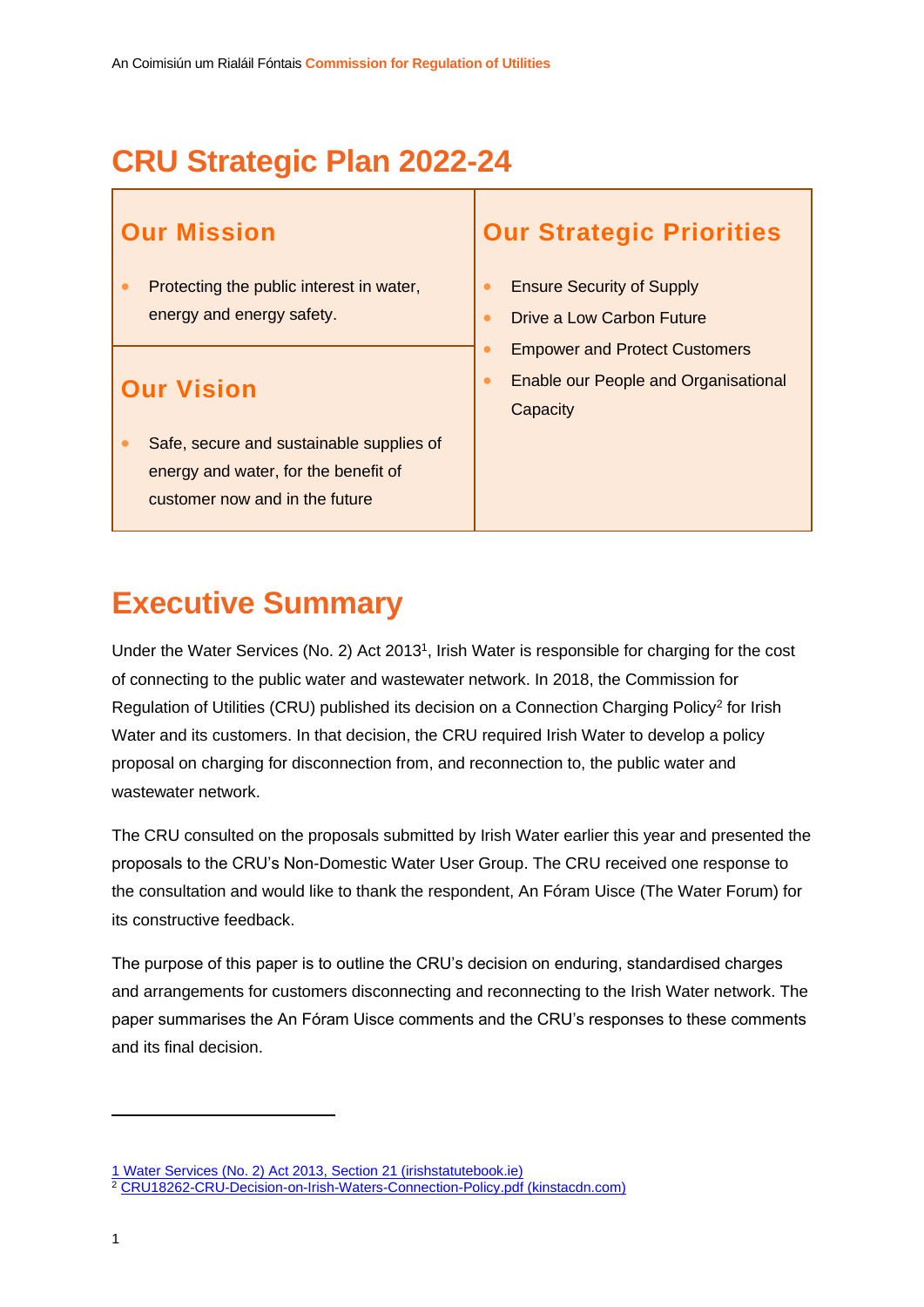The CRU's decisions herein maintain the approach to harmonising charges within a national framework for all Irish Water customers, in line with previous connections and non-domestic tariffs decisions, thus ensuring equity and fairness for all. This decision applies the same charging principles that underpin the decision on 2018 connection charges. These are:

- Cost Reflectivity
- **•** Efficient Use of Assets
- Equity and Non-Discrimination
- Stability
- Simplicity
- Cost Recovery

#### *Disconnection Types*

The CRU's decision applies to both water and wastewater services and covers the circumstances under which domestic and non-domestic customers can be temporarily or permanently disconnected from the network, as set out in the table below:

| <b>Disconnection</b><br><b>Type</b> | <b>Domestic properties</b>                                                                                                                                                                                    | <b>Non-domestic properties</b>                                                |  |
|-------------------------------------|---------------------------------------------------------------------------------------------------------------------------------------------------------------------------------------------------------------|-------------------------------------------------------------------------------|--|
|                                     | Upon request of the customer.<br>The customer must be able to<br>demonstrate an alternative<br>source of water supply (i.e., a<br>private well or an alternative<br>water source), prior to<br>disconnection. | Upon request of the customer.                                                 |  |
| <b>Temporary</b>                    |                                                                                                                                                                                                               | No registered customer at the premises has<br>been established.               |  |
|                                     |                                                                                                                                                                                                               | Failure to pay a bill relating to the supply of<br>water/wastewater services. |  |
|                                     |                                                                                                                                                                                                               | Failure to honour a payment plan.                                             |  |
| <b>Permanent</b>                    | Where the premises is to be<br>demolished and the customer<br>requests the disconnection.                                                                                                                     | Upon request of the customer.                                                 |  |
|                                     |                                                                                                                                                                                                               |                                                                               |  |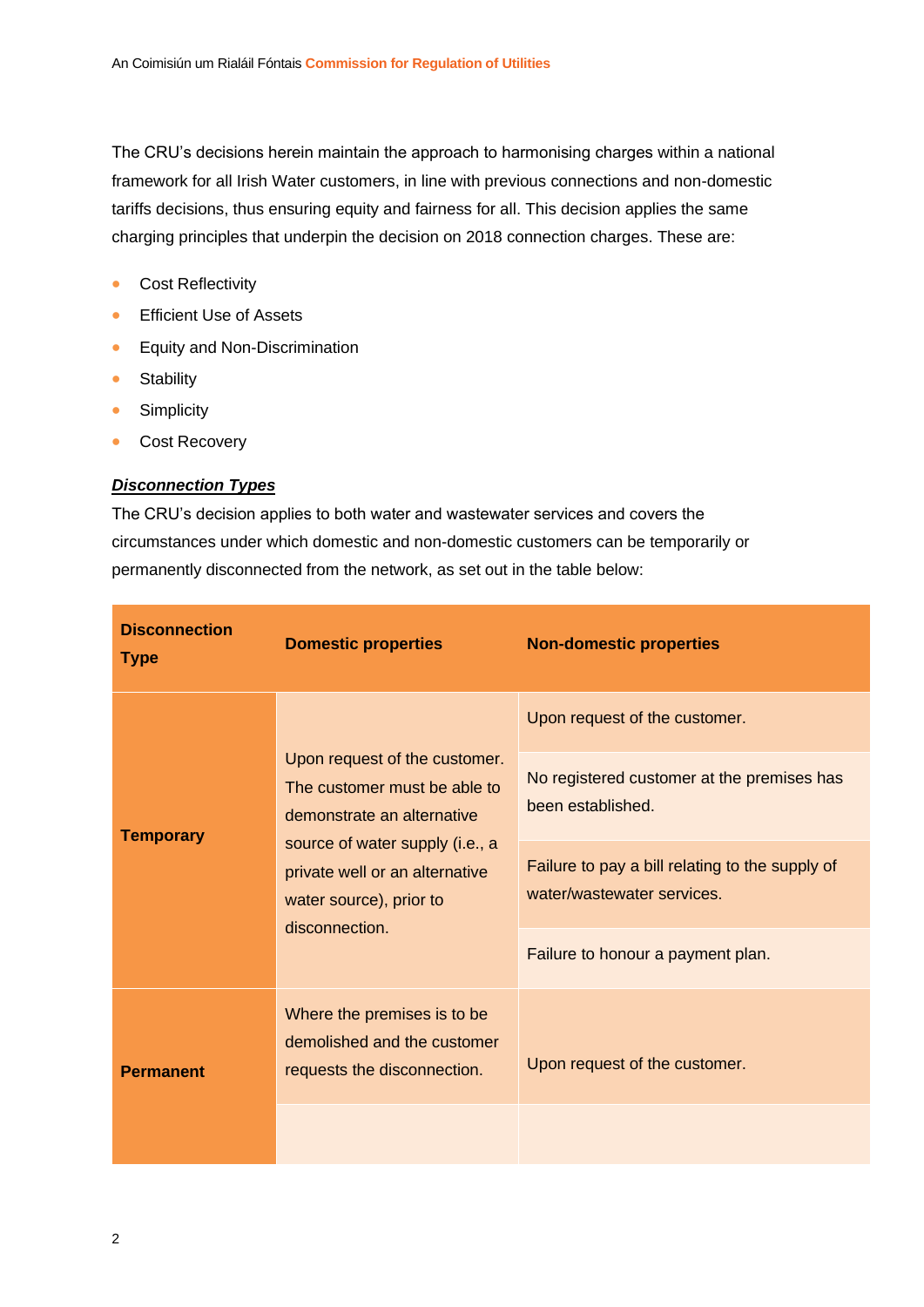| Disconnection of an            | For an unauthorised connection.           |
|--------------------------------|-------------------------------------------|
| unoccupied premises which      |                                           |
| either has an unauthorised     |                                           |
| connection, and/or there is a  | Continuation of the use of the connection |
| risk to health and safety from | would pose a risk to health and safety.   |
| possible contamination.        |                                           |

*Table 1: Summary of criteria for temporary and permanent disconnections at domestic and non-domestic properties*

The CRU notes that in order to ensure that customers are protected, a permanent disconnection of a domestic property is only permitted in exceptional circumstances. These exceptions are limited to the following circumstances:

- 1. Where the premises is to be demolished and the customer requests the disconnection.
- 2. At a proven unoccupied property where there is an unauthorised Connection or where a risk of contamination is posed to the public network.

#### *Disconnection/Reconnection Charges*

The CRU has decided that permanent disconnections will be free of charge for both domestic and non-domestic properties.

For temporary disconnections, the rates will be dependent on the reason for the temporary disconnection, i.e., if the request was made by the customer or if it was due to non-payment (in the case of non-domestic customers). The decision also covers out-of-hours rates and reconnection charges. The rates for both domestic and non-domestic disconnections are shown in Table 2 on the next page: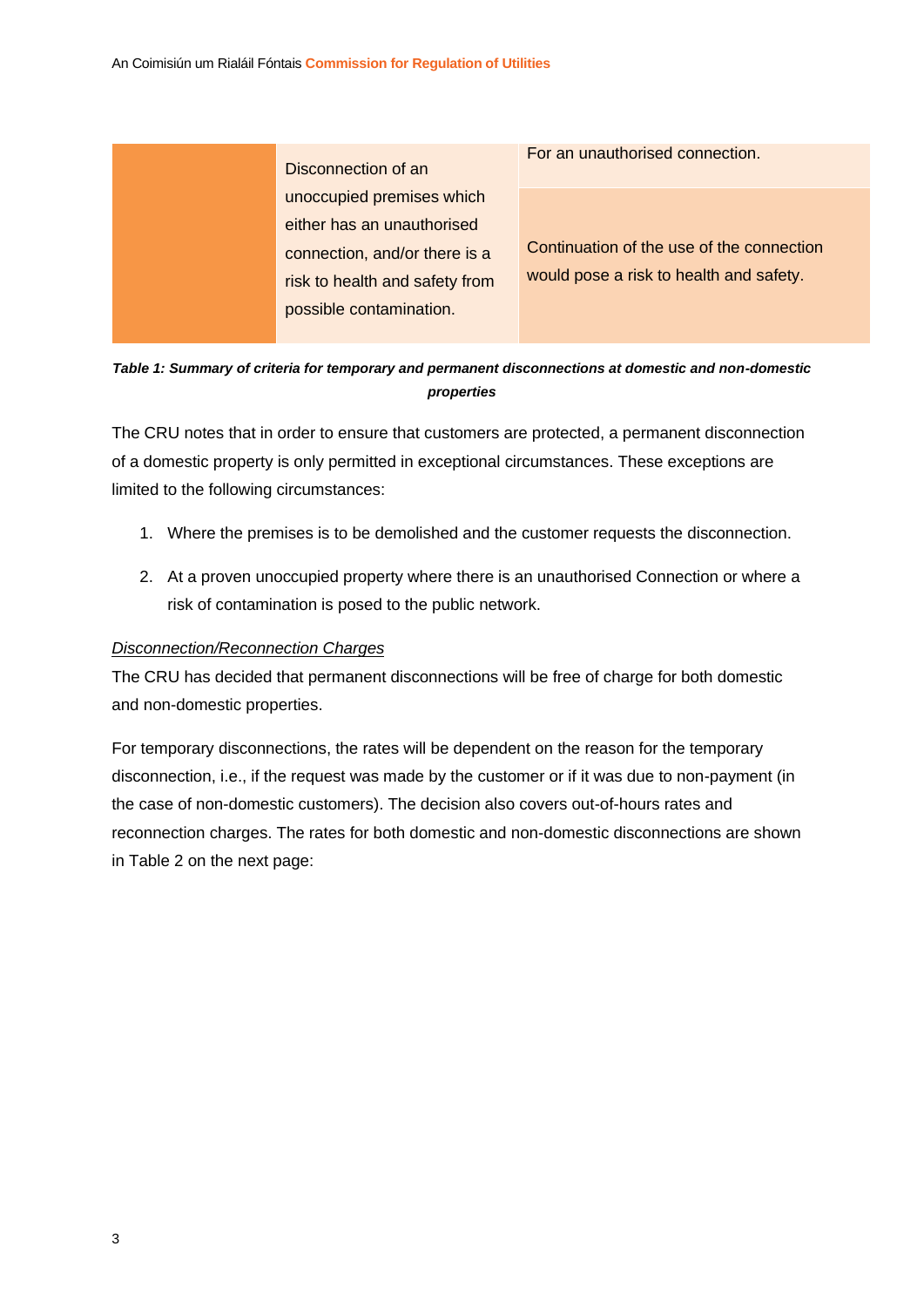| <b>Service</b>                           | In/Out<br><b>Standard</b><br><b>hours</b> | <b>For Customer</b><br><b>Requested</b> | Due to non-<br>payment (non- Visit (per<br>domestic) | <b>Aborted Site</b><br>visit) |
|------------------------------------------|-------------------------------------------|-----------------------------------------|------------------------------------------------------|-------------------------------|
| <b>Temporary</b><br><b>Disconnection</b> | In.                                       | €140                                    | N/A                                                  | €140                          |
|                                          | Out                                       | €210                                    | N/A                                                  | €210                          |
| <b>Reconnection</b>                      | In                                        | €140                                    | €500                                                 | €140                          |
|                                          | Out                                       | €210                                    | N/A                                                  | €210                          |

*Table 2: Rates for temporary disconnections and reconnections for domestic and non-domestic properties. Charges listed are inclusive of VAT.*

Further to this decision:

- Irish Water will update its Water Charges Plan (WCP) to reflect the CRU's decision on the new charges and submit same to the CRU. The CRU will review the updated WCP and approve it for publication on 1<sup>st</sup> October, i.e., on the date that the new charges go live.
- Irish Water will implement this policy and associated charges, including the process through which Irish Water engages with customers under this policy, by 1<sup>st</sup> October 2022.
- Irish Water will update its Non-Domestic Code of Practice on Disconnections by this date to include all circumstances in which a customer may be disconnected and the process for disconnections.
- Irish Water will provide annual disconnections data to the CRU and will provide a postimplementation report on the implementation of charging processes by the end of 2022.

There were two specific aspects of Irish Water's disconnections proposals which merited further development and consideration, and were highlighted in the consultation paper, as follows:

- 1. The proposal to permanently disconnect a non-domestic property where a risk of contamination to the water supply is identified.
- 2. The proposal to permanently disconnect any temporary disconnection, for both domestic and non-domestic properties, which exceeds two years in duration.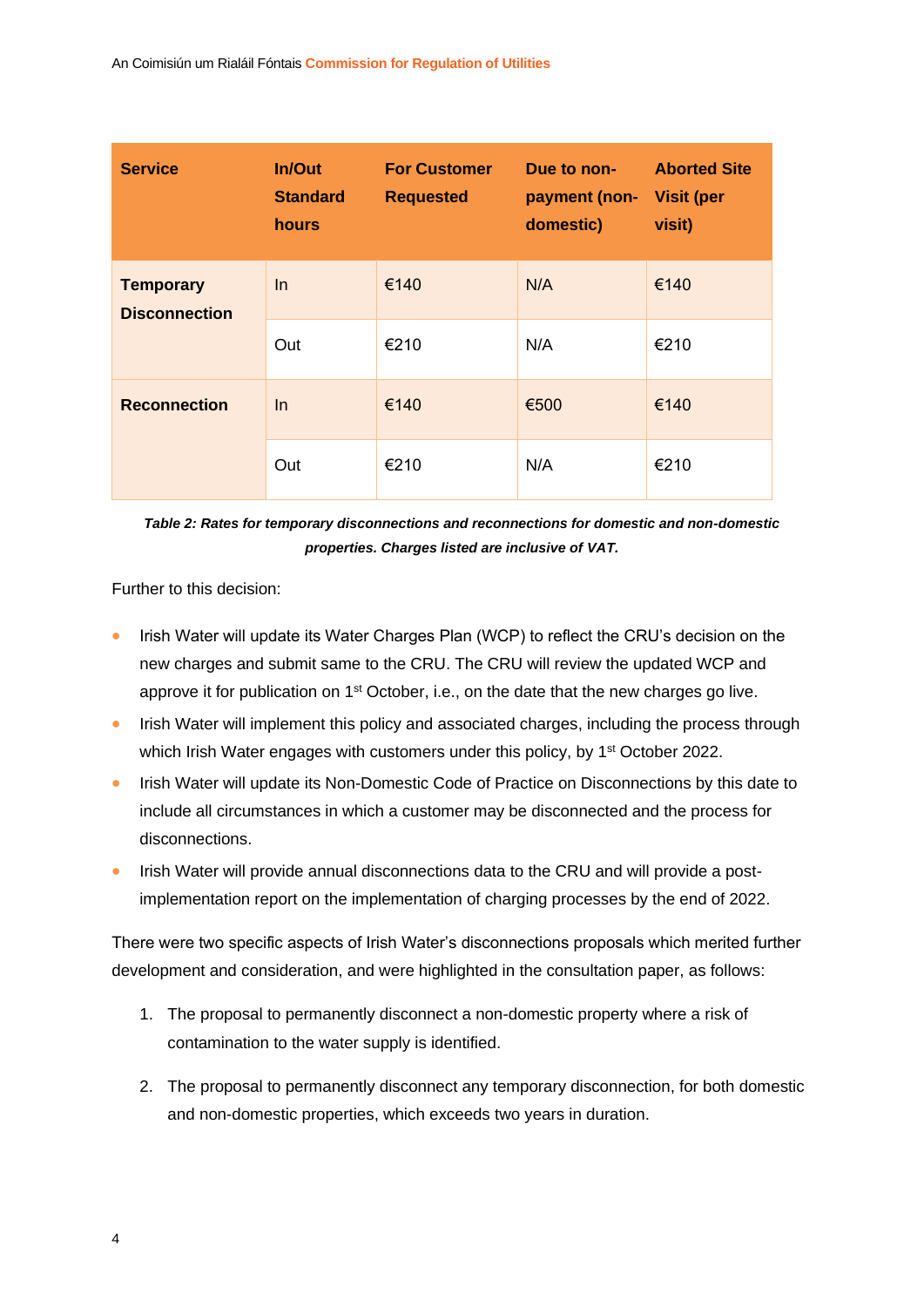The CRU has decided that Irish Water must adopt a standardised process that should be followed in advance of disconnecting any customers that fall into these categories by 1<sup>st</sup> October 2022 (consistent with what is in place for disconnection of non-domestic properties due to nonpayment). This process must include appropriate notice periods to customers for disconnection.

If a disconnection is required because a risk of contamination is identified, Irish Water must inform all relevant parties (e.g., Environmental Protection Agency, the Local Authority) and respond to the incident in compliance with relevant regulations. For other instances of disconnection, where urgency from a health and safety perspective is not an issue, the process should give customers the opportunity to engage with Irish Water to seek an alternative course of action to a disconnection.

Irish Water's process for engaging with customers must be ready to go live alongside the new charges on 1st October 2022.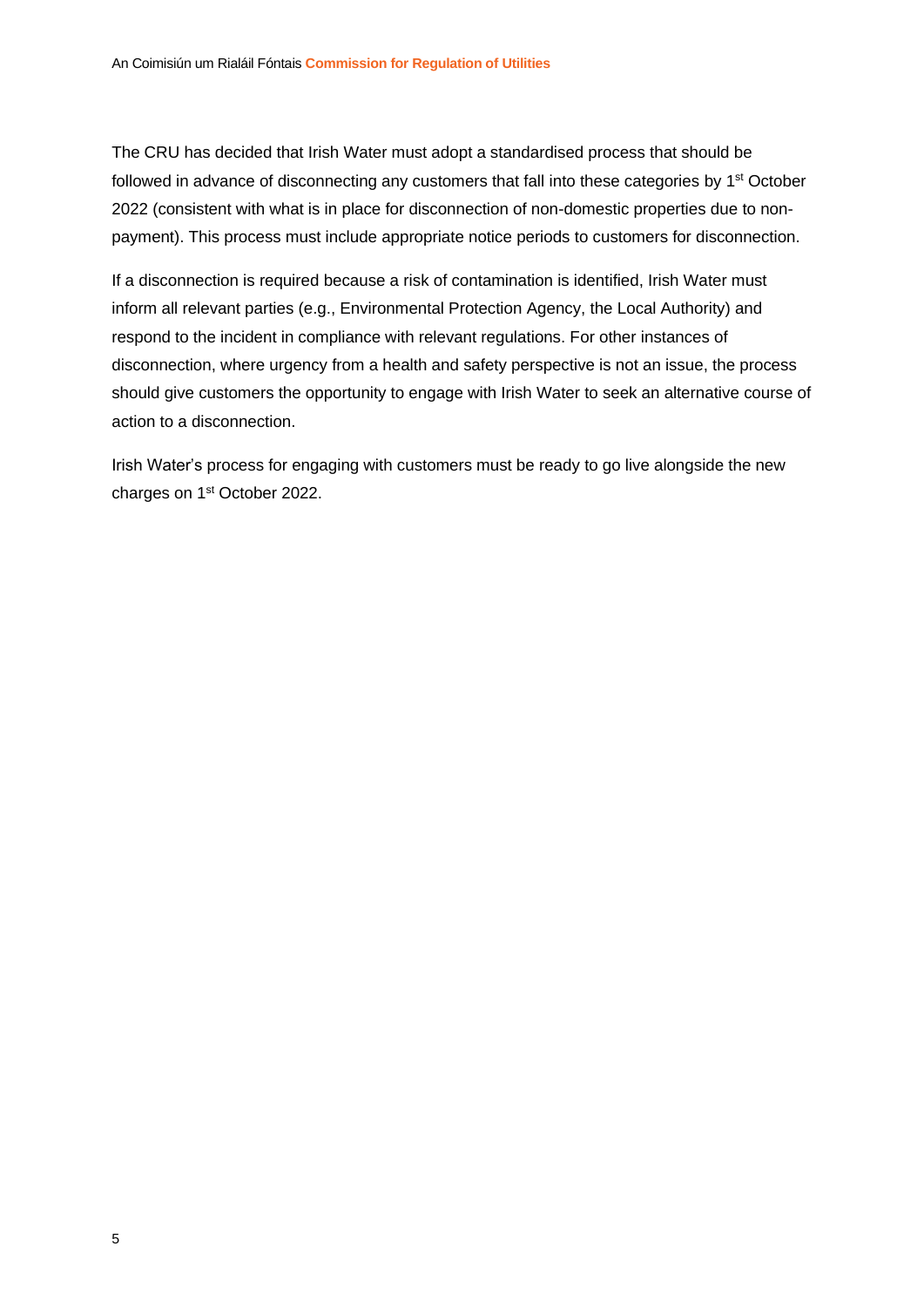## **Public / Customer Impact Statement**

This decision follows the CRU's 2018 decision on connection charging and non-domestic tariffs and maintains the approach to harmonising charges for all Irish Water customers ensuring equity and fairness in the utility's approach to charging for its services.

It harmonises public water and wastewater disconnection and reconnection charges in Ireland. Disconnection and reconnection charges are currently set by Local Authorities and the charging methodology and cost can vary from €100 to €1,300 for the same service, depending on where you live.

This decision will ensure that Irish Water's disconnection and reconnection policy and charges are:

- Cost reflective
- Clear and transparent
- Easy to understand
- Equitable all customers will be charged the same regardless of location

This policy, once in effect, will impact:

- Domestic customers requesting to disconnect/reconnect from the Irish Water network.
- Non-domestic customers requesting to disconnect/reconnect from the Irish Water network.
- Non-domestic customers who have not paid their bills.
- People who have connected to the network without authorisation.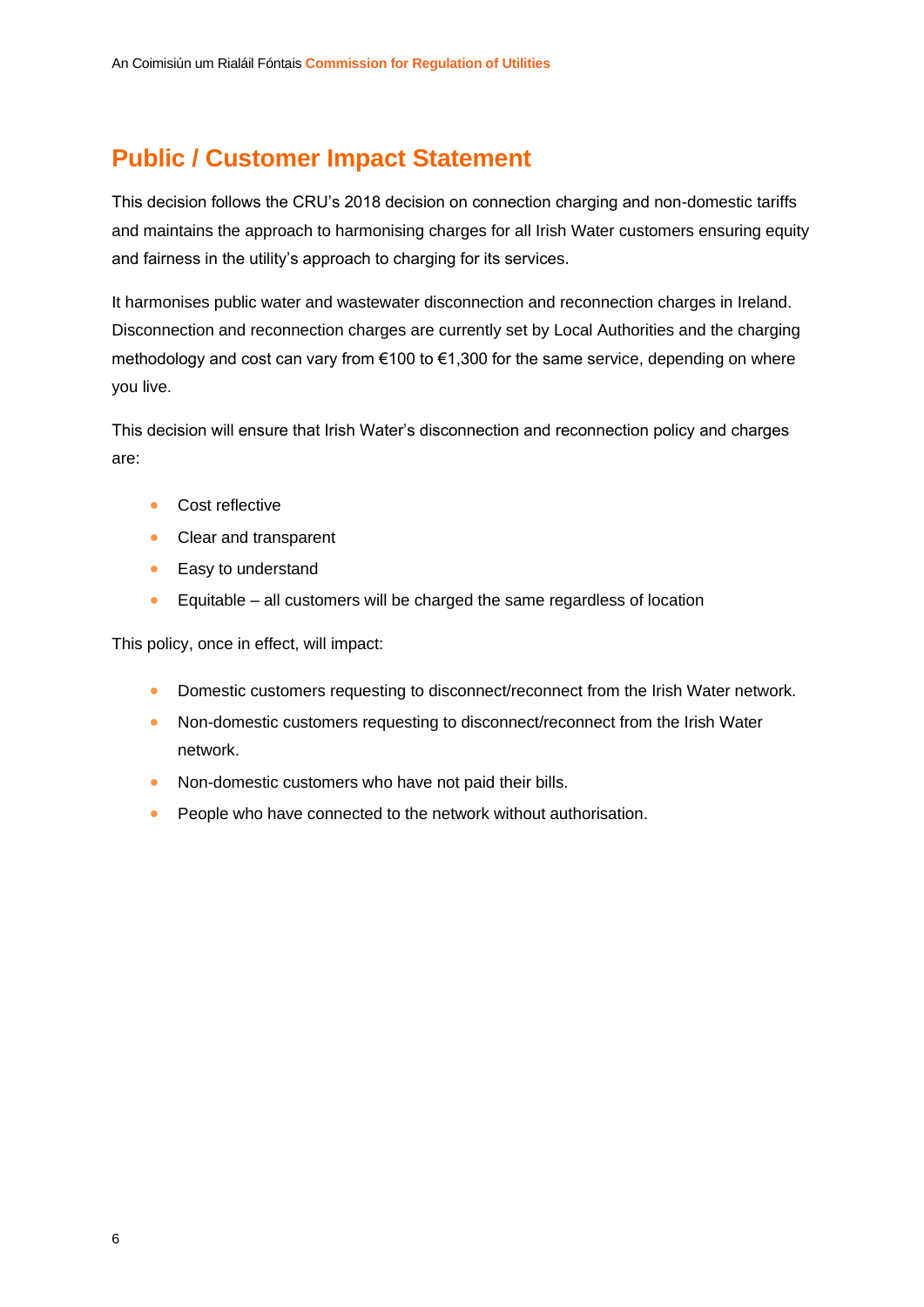## 

| $\mathbf 1$             |                                                      |                                                                                                                                                |
|-------------------------|------------------------------------------------------|------------------------------------------------------------------------------------------------------------------------------------------------|
|                         | 1.1<br>1.2<br>1.3<br>1.4<br>1.5                      |                                                                                                                                                |
| $\overline{2}$          |                                                      |                                                                                                                                                |
|                         | 2.1<br>2.2<br>2.2.1<br>2.2.2<br>2.2.3                |                                                                                                                                                |
| $\overline{\mathbf{3}}$ |                                                      | Disconnections Process - CRU Response to Comments and Decision  13                                                                             |
| 4                       | 3.1<br>3.2<br>3.3<br>3.4                             | Disconnections Charges - CRU Response to Comments and Decision 22                                                                              |
|                         | 4.1<br>4.2<br>4.3<br>4.4<br>4.5<br>4.6<br>4.7<br>4.8 | Comments Received on Temporary Disconnection and Reconnection Charges 26<br>CRU Decision - Temporary Disconnection and Reconnection Charges 27 |
| 5                       |                                                      |                                                                                                                                                |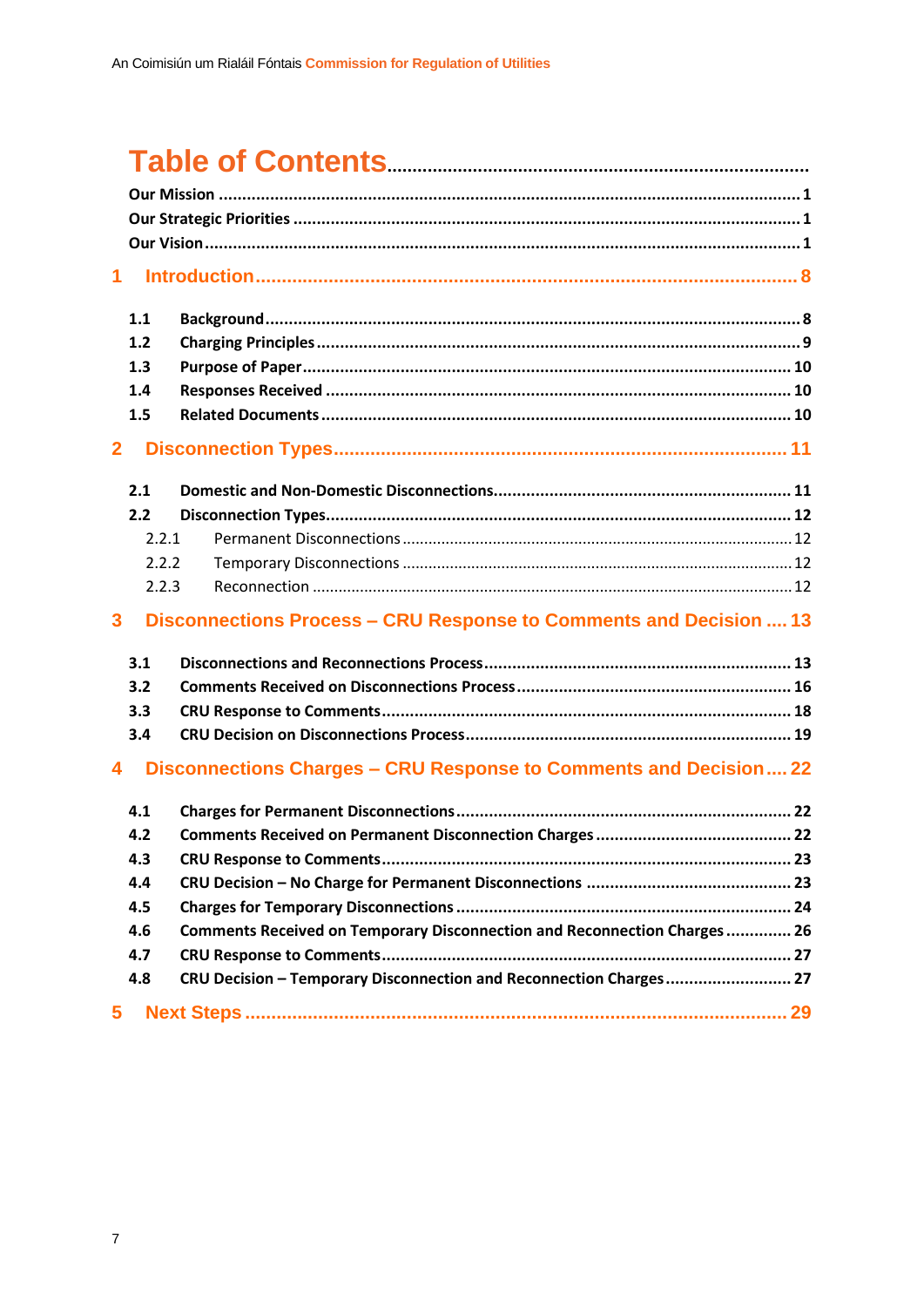## <span id="page-8-0"></span>**1 Introduction**

### <span id="page-8-1"></span>**1.1 Background**

Under Section 21 of the Water Services (No. 2) Act 2013 (the Act)<sup>3</sup>, Irish Water has the power to charge for the provision of water services. Irish Water is required to outline these charges, which may include charges in respect of service connection, in its Water Charges Plan in line with Section 22 (5) of the Act, which is approved by the CRU.

In December 2018, the CRU published a decision<sup>4</sup> on Irish Water's new national connection charging policy, for both water and wastewater connections. This decision facilitated anyone wishing to connect (or modify a connection) to the Irish Water network, introducing a new connection charging policy which was standardised across the country. Previously, customers were charged differing rates as directed by the Local Authorities. Irish Water's new national connection charging policy came into effect on 1<sup>st</sup> April 2019. In that decision, the CRU required Irish Water to submit a proposal on a Disconnections Policy for review and public consultation.

In the interim, Irish Water continued to carry out customer requested permanent disconnections as outlined in its Connection Charging Policy as per the below:

"Permanent Disconnection: Where a customer wishes to have a Connection to its Premises permanently disconnected, the Customer should notify Irish Water. Irish Water will assess if, in its opinion, a Permanent Disconnection is permissible. If a Permanent Disconnection is permissible, the Customer will be charged the costs incurred by Irish Water in carrying out works and safely rendering the supply disconnected. Irish Water will submit an enduring disconnection policy to the CRU in 2019 for review and in the interim, the process set out above will apply."

Current disconnection and reconnection charging arrangements in Ireland are set by each Local Authority and as a result are varied, with charges differing greatly across the country.

The CRU is of the view that an enduring Disconnection and Reconnection Policy should reflect the costs Irish Water faces in providing the service and should be fair to all customers regardless of location.

<sup>3</sup> <https://www.irishstatutebook.ie/eli/2013/act/50/enacted/en/pdf>

<sup>4</sup> [CRU18262-CRU-Decision-on-Irish-Waters-Connection-Policy.pdf \(kinstacdn.com\)](https://mk0cruieqdjtk6utoah.kinstacdn.com/wp-content/uploads/2019/01/CRU18262-CRU-Decision-on-Irish-Waters-Connection-Policy.pdf)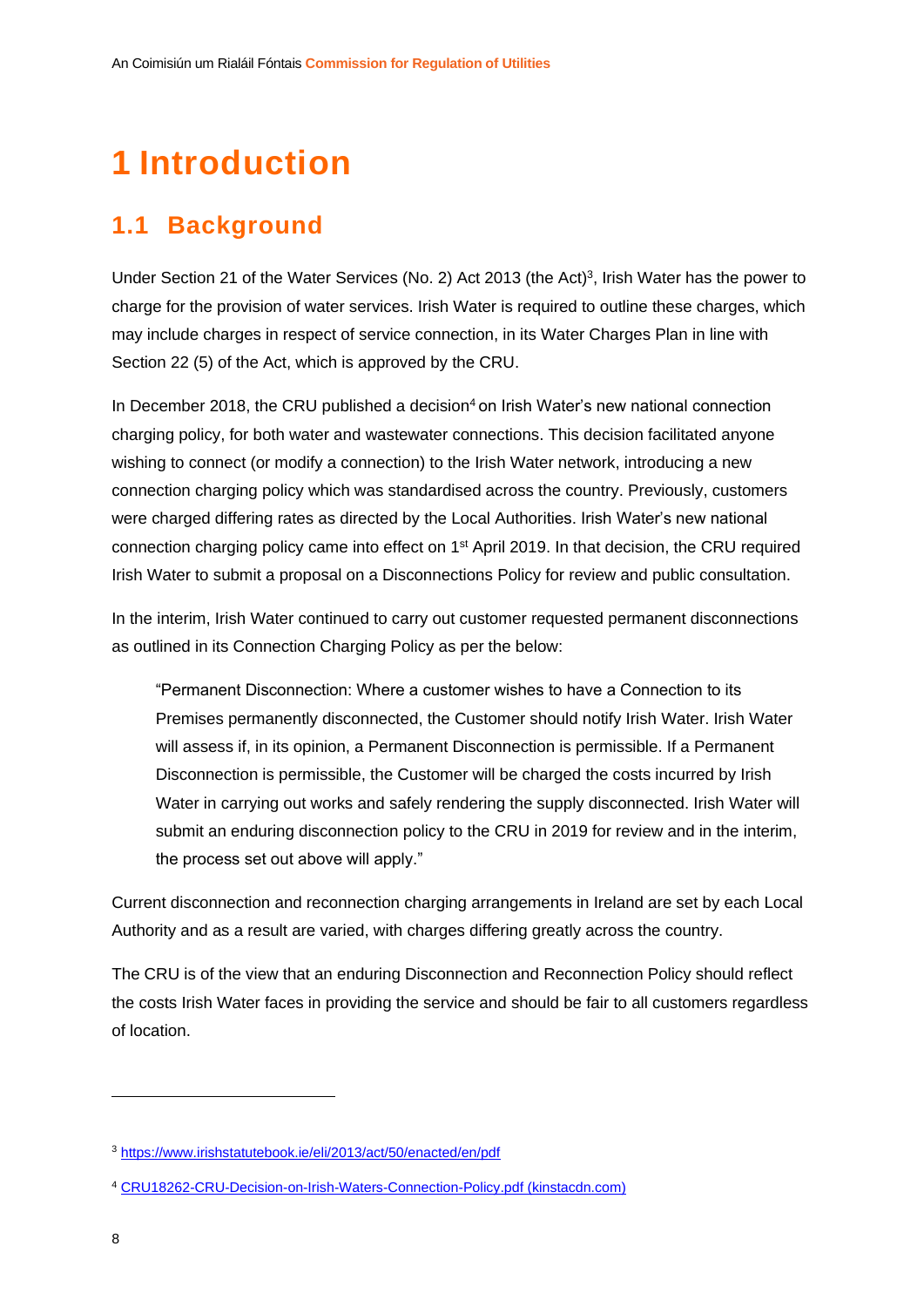Before making its decision on the enduring Disconnections and Reconnections policy, the CRU reviewed Irish Water's proposals on the disconnection and reconnection processes and charges, consulted on its proposals and presented the proposals to the CRU's Non-Domestic Water User Group. These proposals are in line with the legislation<sup>5</sup> in place prohibiting domestic disconnections. This protects the domestic customer by ensuring a supply of water and wastewater services at a domestic premises. In Ireland, the different treatment of customer categories also acknowledges that non-domestic properties are charged for their water supply whereas domestic customers currently are not.

Once implemented, this policy will also harmonise the disconnection policy and charges and remove anomalies. For example, Dublin City Council does not charge for either disconnection or reconnection, however neighbouring Fingal Co. Council charges €1,300 for reconnection (it has no charge for disconnection). These varying disconnection charging arrangements are overseen by the 31 different Local Authorities.

This paper outlines the CRU's decision on a Disconnection and Reconnection Policy and associated charges and summarises and responds to comments that the CRU received to the consultation.

## <span id="page-9-0"></span>**1.2 Charging Principles**

In reviewing the proposed charging arrangements, the CRU adopted the same charging principles which framed its decision on the Connection Charging Policy in 2018. These are:

**1. Cost reflectivity**: Charges should be reflective of the costs associated with providing a connection service to a customer or a developer. Our view is that the same principle holds for disconnections.

**2. Efficient use of assets**: The policy should promote efficient use of existing assets and minimise the risk of stranding assets.

**3. Equity and non-discrimination**: Charges should be equitable and not unduly discriminate between customers.

**4. Stability**: Charges should be designed to ensure charge level volatility is kept to a minimum.

<sup>5</sup> [Water Services \(No. 2\) Act 2013, Section 21 \(irishstatutebook.ie\)](https://www.irishstatutebook.ie/eli/2013/act/50/section/21/enacted/en/html#sec21)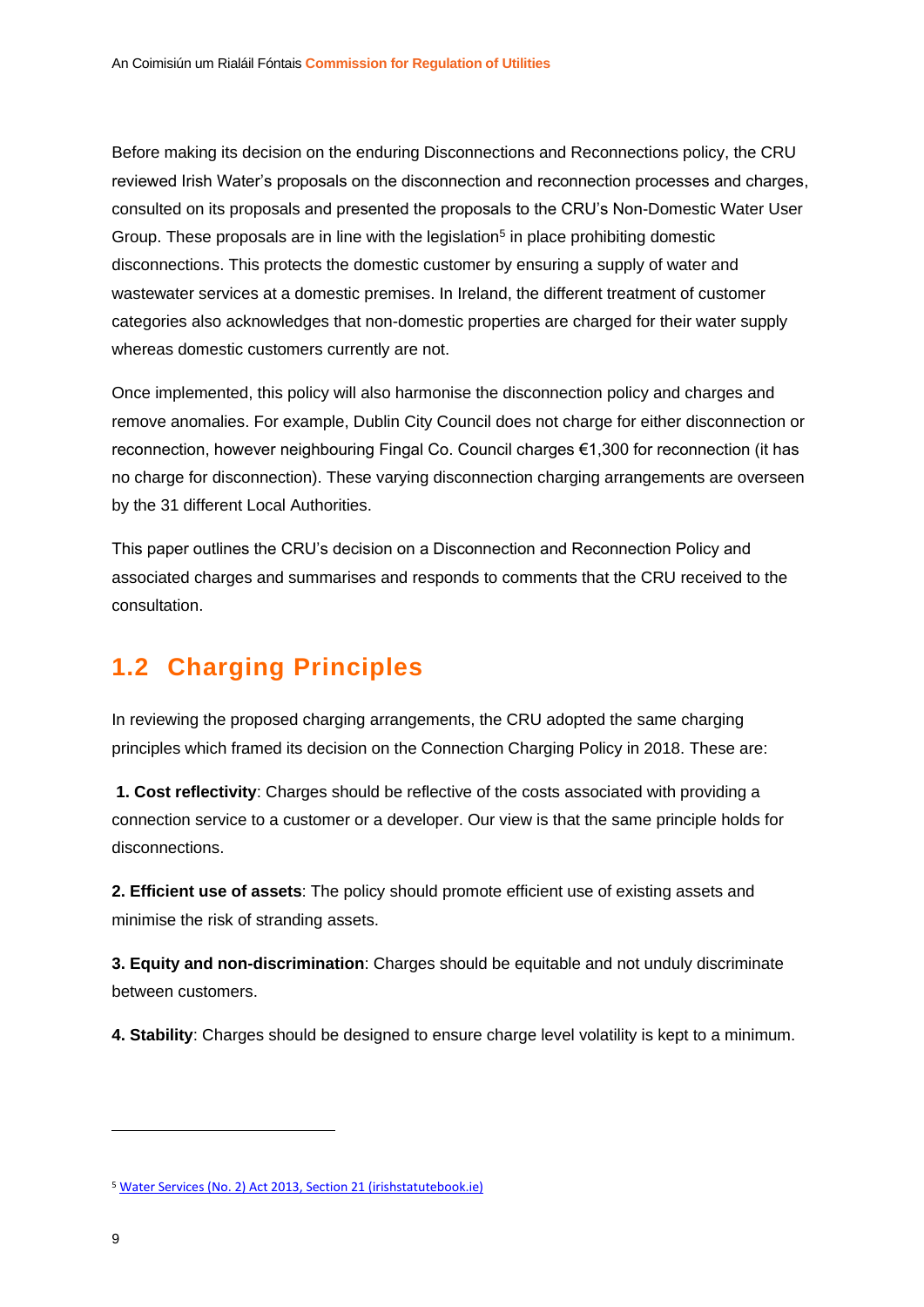**5. Simplicity**: Connection charges and the charging policy should be clear transparent and easy to understand.

**6. Cost recovery**: The Policy should ensure that the utility can recover the efficiently incurred costs in providing disconnections and reconnections.

## <span id="page-10-0"></span>**1.3 Purpose of Paper**

The purpose of this paper is to set out the CRU's decision on Irish Water's Disconnection and Reconnection policy and associated charges. This paper also summarises the comments received and outlines the CRU's responses to the comments<sup>6</sup>.

### <span id="page-10-1"></span>**1.4 Responses Received**

The CRU received one response to its consultation on Irish Water's Disconnections and Reconnections Policy [\(CRU202201\)](https://www.cru.ie/wp-content/uploads/2022/01/CRU202201-Consultation-on-Irish-Waters-Water-and-Wastewater-Disconnection-and-Reconnection-Policy.pdf), from An Fóram Uisce (The Water Forum). The CRU would like to thank An Fóram Uisce for its response, which we have considered in reaching this decision. The summary of An Fóram Uisce's submission and the CRU's response are in Section 3 and 4 of this paper. The CRU also presented the proposals and charges to its Non-Domestic Water User Group during the consultation phase.

### <span id="page-10-2"></span>**1.5 Related Documents**

The following documents provide context to this paper:

- CRU Consultation on Irish Water and Wastewater Disconnection and Reconnection Policy [\(CRU202201\)](https://www.cru.ie/wp-content/uploads/2022/01/CRU202201-Consultation-on-Irish-Waters-Water-and-Wastewater-Disconnection-and-Reconnection-Policy.pdf)
- Irish Water Disconnection Policy [\(CRU202201a\)](https://www.cru.ie/wp-content/uploads/2022/01/CRU202201a-Irish-Water-Disconnection-Policy.pdf)
- Irish Water Disconnection Policy Supporting Document [\(CRU202201b\)](https://www.cru.ie/wp-content/uploads/2022/01/CRU202201b-Irish-Water-Disconnection-Policy-Supporting-Document.pdf)
- CRU Decision Irish Water Connection Charging Policy [\(CRU18262\)](https://www.cru.ie/wp-content/uploads/2019/01/CRU18262-CRU-Decision-on-Irish-Waters-Connection-Policy.pdf)
- Irish Water Connection Charging Policy (CR[U18231\)](https://www.cru.ie/wp-content/uploads/2018/10/CRU18231-CRU-Proposed-Decision-Paper-Irish-Waters-Proposed-Connection-Policy.pdf)

<sup>6</sup> Consultation on Irish Water's Water and Wastewater Disconnection and Reconnection Policy (CRU202201) - [CRU202201-Consultation-on-Irish-Waters-Water-and-Wastewater-Disconnection-and-Reconnection-Policy.pdf](https://www.cru.ie/wp-content/uploads/2022/01/CRU202201-Consultation-on-Irish-Waters-Water-and-Wastewater-Disconnection-and-Reconnection-Policy.pdf)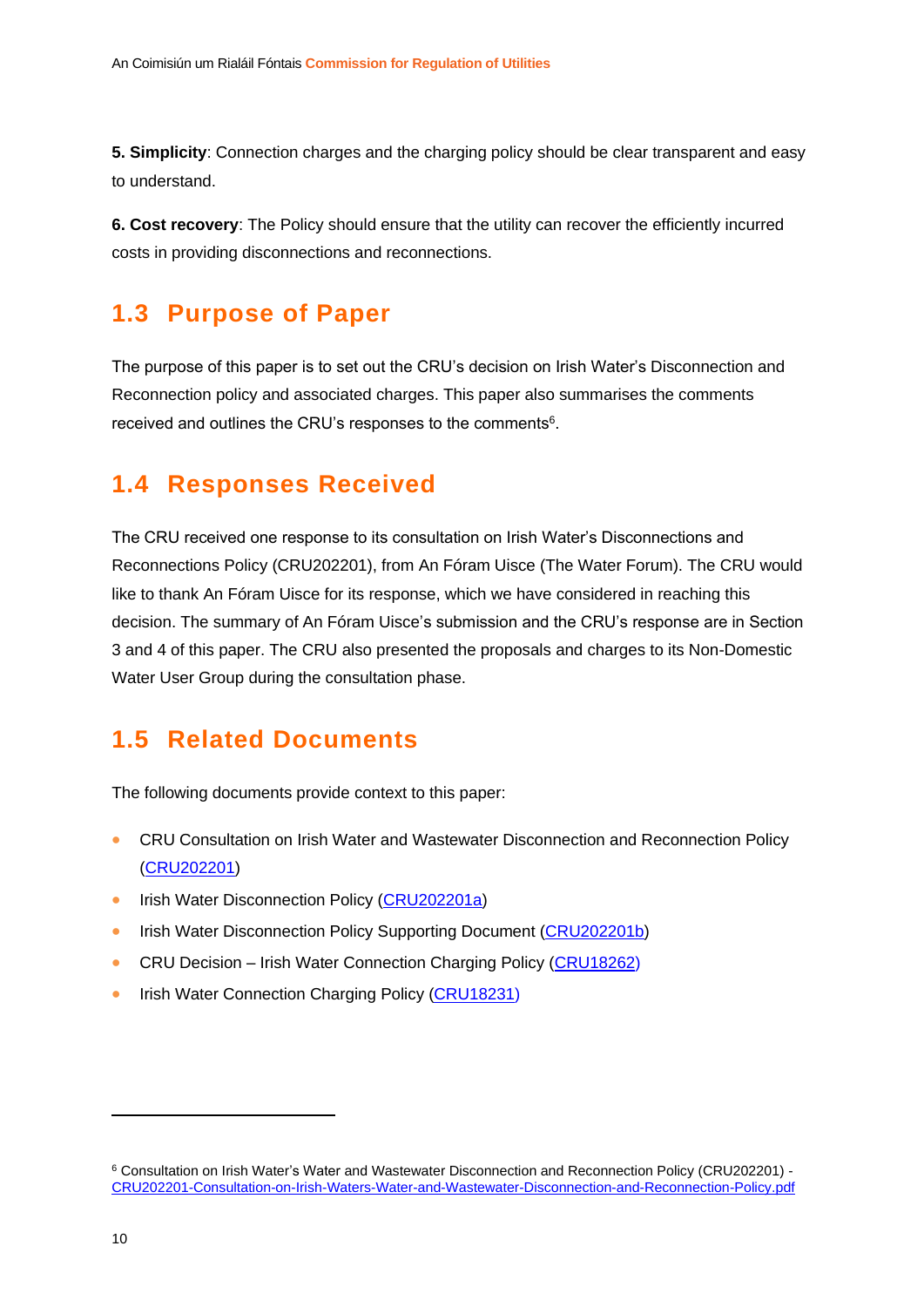## <span id="page-11-0"></span>**2 Disconnection Types**

This section provides information on what is involved in a water services disconnection and the different types of disconnections (and reconnections) which customers may avail of.

### <span id="page-11-1"></span>**2.1 Domestic and Non-Domestic Disconnections**

Irish Water's policy approach to domestic and non-domestic customers differs.

- A Domestic Disconnection is defined as the physical disconnection of a domestic premises to the public water and / or wastewater network.
- Non-Domestic Disconnection is defined as the physical disconnection of a non-domestic premises to the public water and / or wastewater network.

For clarity, a domestic premises, or dwelling, means a premises (or part (s) of a premises) occupied by a person as their place of private residence (whether or not as their principal private residence). These categories are set out in Section 21(9) of the Water Services (No.2) Act 2013. In relation to domestic properties, the Water Services Act (No.2) 2013<sup>7</sup> , Section 21 (8) states:

*'Irish Water shall not, by reason of a charge in respect of a dwelling being wholly or partly unpaid, discontinue the supply of water to that dwelling either temporarily or permanently.'*

The CRU interprets this as Irish Water cannot disconnect a domestic property while it is inhabited or used as a place which is periodically inhabited. There are very specific criteria which allow Irish Water to disconnect a domestic property which are listed, in Section 3.1.

For the purpose of this proposed policy, mixed use properties will be treated in the same respect as domestic properties, unless there is a separate dedicated connection for each property type.

<sup>7</sup> [Water Services \(No. 2\) Act 2013, Section 21 \(irishstatutebook.ie\)](https://www.irishstatutebook.ie/eli/2013/act/50/section/21/enacted/en/html#sec21)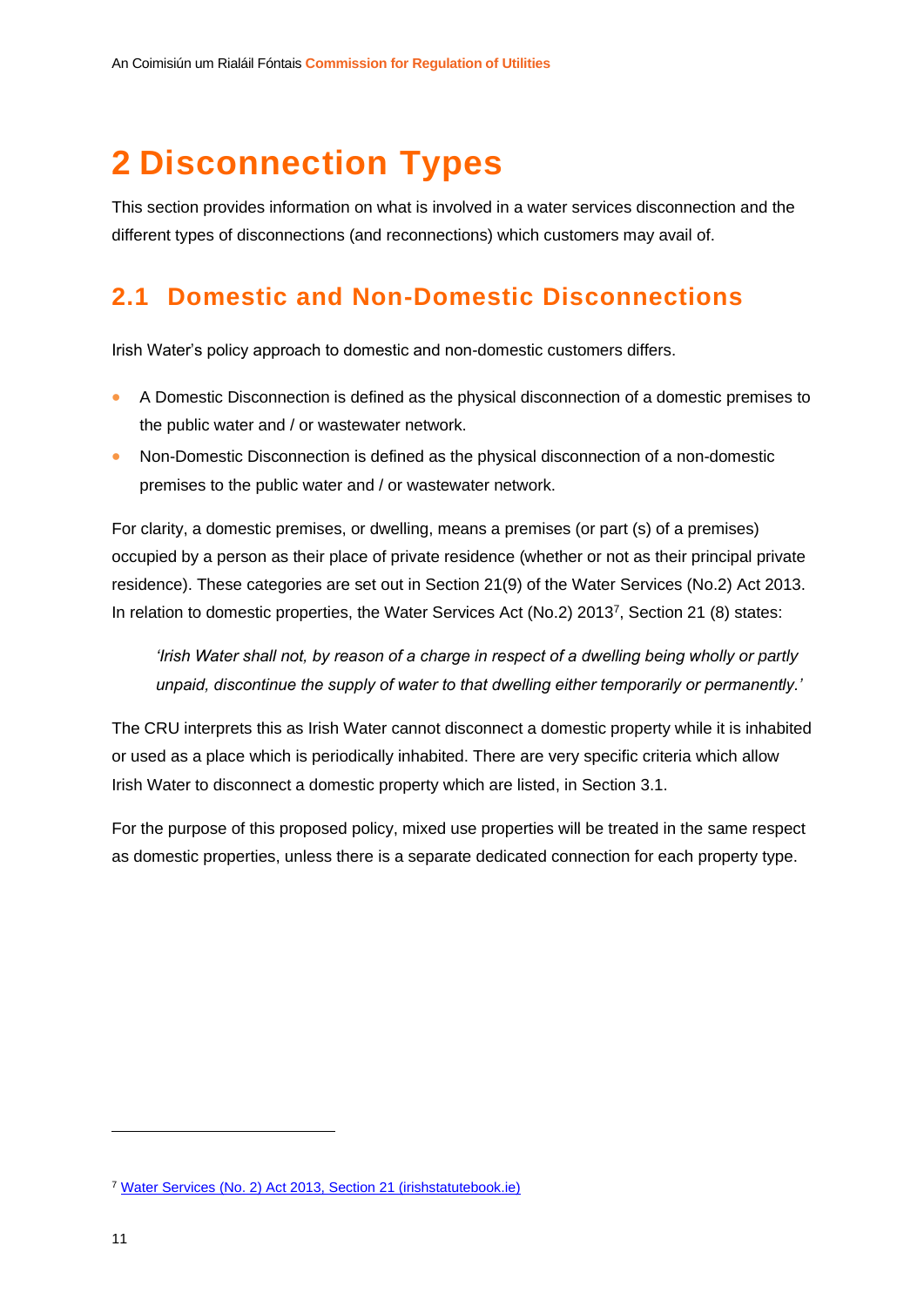## <span id="page-12-0"></span>**2.2 Disconnection Types**

Irish Water has identified three different types of disconnection, which are outlined in 2.2.1 – 2.2.3. These disconnection types are the same as those offered by Local Authorities in the existing regime.

#### <span id="page-12-1"></span>**2.2.1 Permanent Disconnections**

A Permanent Disconnection means the permanent disconnection of a premises from the water and wastewater network to the extent that it will not be possible to restore water services through the pipework in the future. In some cases, this may extend to complete removal of the pipework between the water main and the stopcock, as well as the stopcock and meter assembly. On occasion this may involve excavation work in the vicinity of the connection assets.

Permanent disconnections cannot be reversed. If, following a permanent disconnection, a customer wants a new connection, they will have to apply and pay for this in line with the current connection charging policy.

#### <span id="page-12-2"></span>**2.2.2 Temporary Disconnections**

A temporary disconnection is one which can be easily reversed by Irish Water, for example, closing a valve to suspend the flow of water to a property. A Temporary Disconnection will typically not involve the removal of Connection Assets.

Typically, each temporary disconnections entails the same set piece of work i.e., they are a standard procedure common to the majority of properties where Irish Water temporarily disconnects. However, in limited circumstances, additional works may be required to facilitate the temporary disconnection. Where additional works are required, the temporary disconnection will be classified as non-standard. These works may include, but are not limited to:

- Meter removal
- Excavation works to access the meter or external stop valve

#### <span id="page-12-3"></span>**2.2.3 Reconnection**

Reconnections can only be carried out after a customer has had a temporary disconnection. If a customer has been permanently disconnected from the network, they must apply for a new connection in line with the Connection Charging Policy.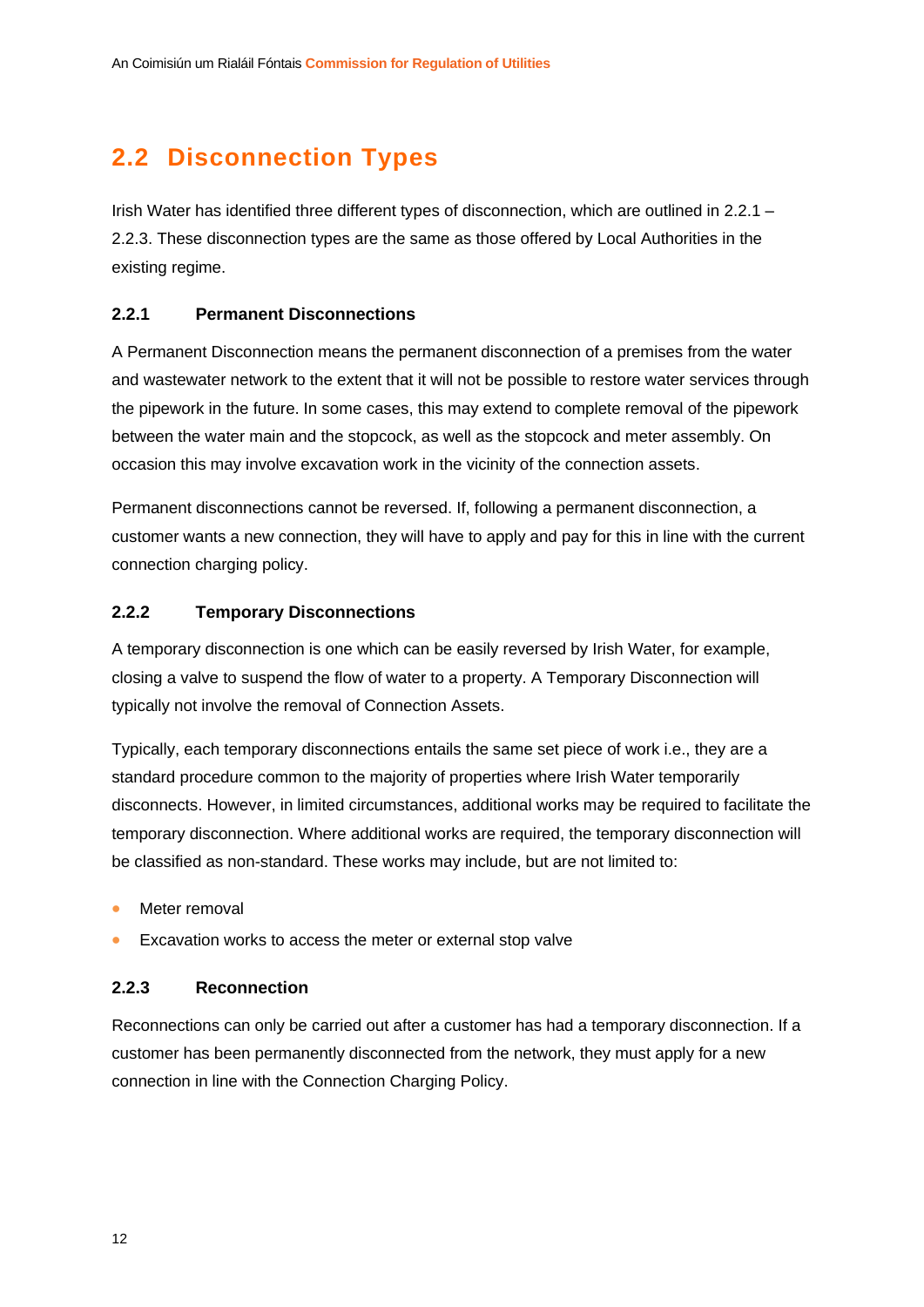## <span id="page-13-0"></span>**3 Disconnections Process – CRU Response to Comments and Decision**

### <span id="page-13-1"></span>**3.1 Disconnections and Reconnections Process**

#### *Domestic Disconnections*

#### **A– Domestic Temporary Disconnection**

Irish Water proposed that to avail of a temporary disconnection at the request of the customer, from the public water main, the premises must have an alternative source of water supply i.e., private group water scheme, a private well or an alternative water source.

In its submission, Irish Water also proposed that temporary disconnections may have a limited duration, agreed with the customer (e.g., to facilitate renovation works). Reconnection will take place after the agreed time.

Irish Water proposed that where a temporary disconnection has exceeded two years in duration, it will be deemed to be a permanent disconnection. In such instances, the customer will have to apply for a new connection if they wish to have the connection reinstated. Irish Water will need to assess the condition of the connection assets and may need to carry out works to safely reconnect the premises and/or provide capacity to meet the customers load requirements. A connection charge will apply as per the rates set out in the Connection Charging Policy decision<sup>8</sup>.

#### **B- Domestic Permanent Disconnection**

There are two scenarios where Irish Water proposed that a permanent disconnection of a domestic customer's premises could be carried out, outlined below.

1. Where the premises is to be demolished and the customer requests the disconnection

Irish Water proposed to require proof of planning permission for demolition before a disconnection will be scheduled. The owner of the premises must provide authorisation for a permanent disconnection. If the person applying for a permanent disconnection is not the owner, written authorisation from the owner must be included with the application form.

<sup>8</sup> [CRU18262-CRU-Decision-on-Irish-Waters-Connection-Policy.pdf](https://www.cru.ie/wp-content/uploads/2019/01/CRU18262-CRU-Decision-on-Irish-Waters-Connection-Policy.pdf)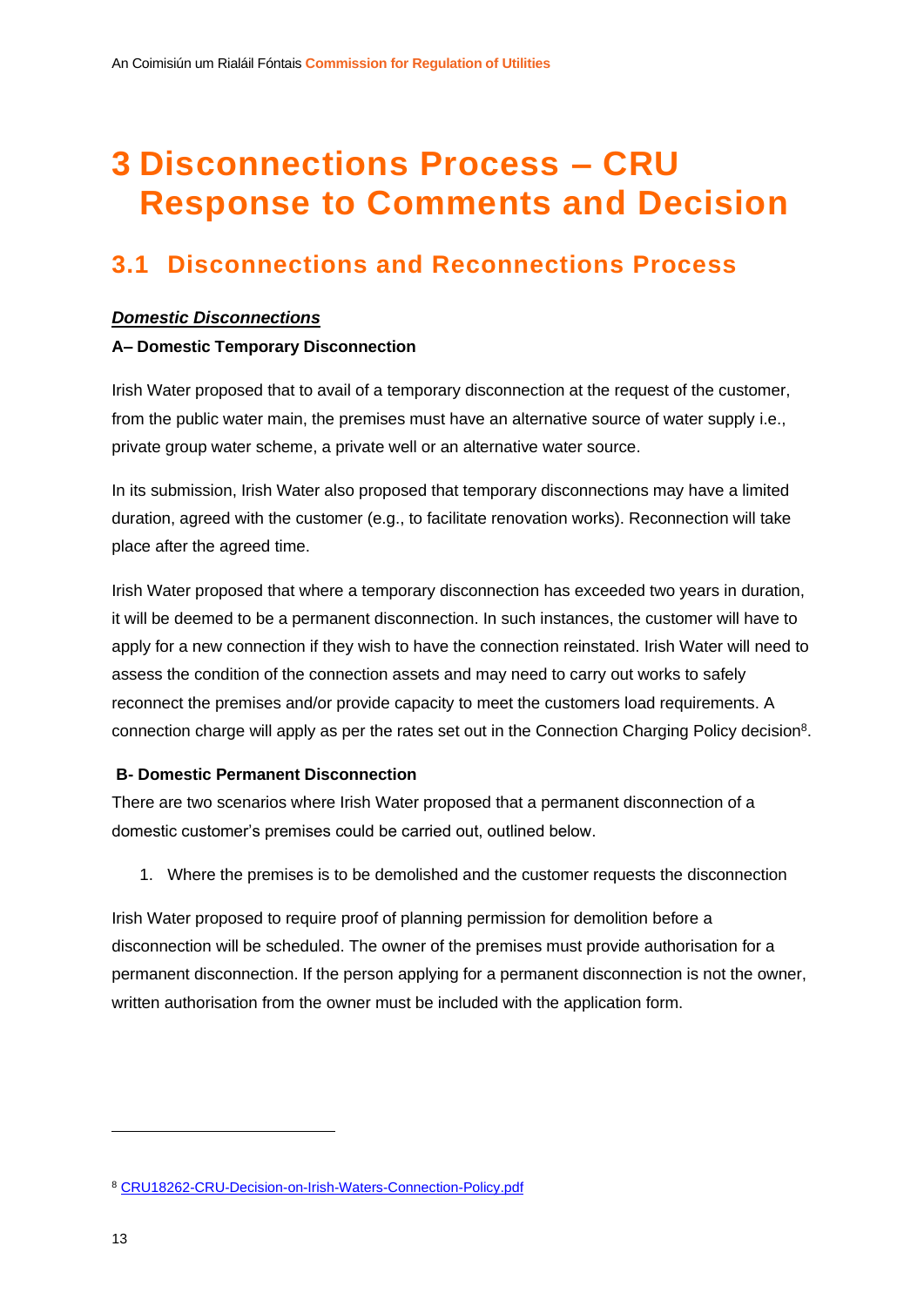2. Disconnection of an unoccupied premises

Irish Water proposed that it may only disconnect a domestic customer where:

- the Premises is Unoccupied; and
- the Connection is deemed to be an Unauthorised Connection; and/or
- in the view of Irish Water, a continuation of the use of the Connection would pose a risk to health and safety. This may include circumstances where a Connection is causing a release of pathogens into the Network.

#### *Non-Domestic Disconnections*

As specified in the Non-Domestic Customer Handbook9 (Section 8), Irish Water may disconnect a non-domestic customer's premises in any of the following instances:

- 1. Upon request of the customer.
- 2. No registered customer at the premises has been established after attempts to determine occupancy /ownership.
- 3. Failure to pay a bill relating to the supply of water/wastewater services.
- 4. Failure to pay a bill relating to the supply of water/wastewater services by a non-domestic customer who shares their supply with another non-domestic customer who has also failed to pay their water/wastewater bill.
- 5. Where the customer has entered a payment plan and that customer fails to honour that plan.

In addition to those listed in Non-Domestic Customer Handbook, Irish Water, in its policy proposal, included disconnection for the following reasons:

• For an Unauthorised Connection:

Irish Water proposed to disconnect a non-domestic customer premises where the connection is deemed to be an unauthorised connection.

• For health and safety reasons:

<sup>9</sup> [Irish Water Non-Domestic Customer Handbook -](https://www.cru.ie/document_group/irish-water-non-domestic-customer-handbook/) Commission for Regulation of Utilities (cru.ie)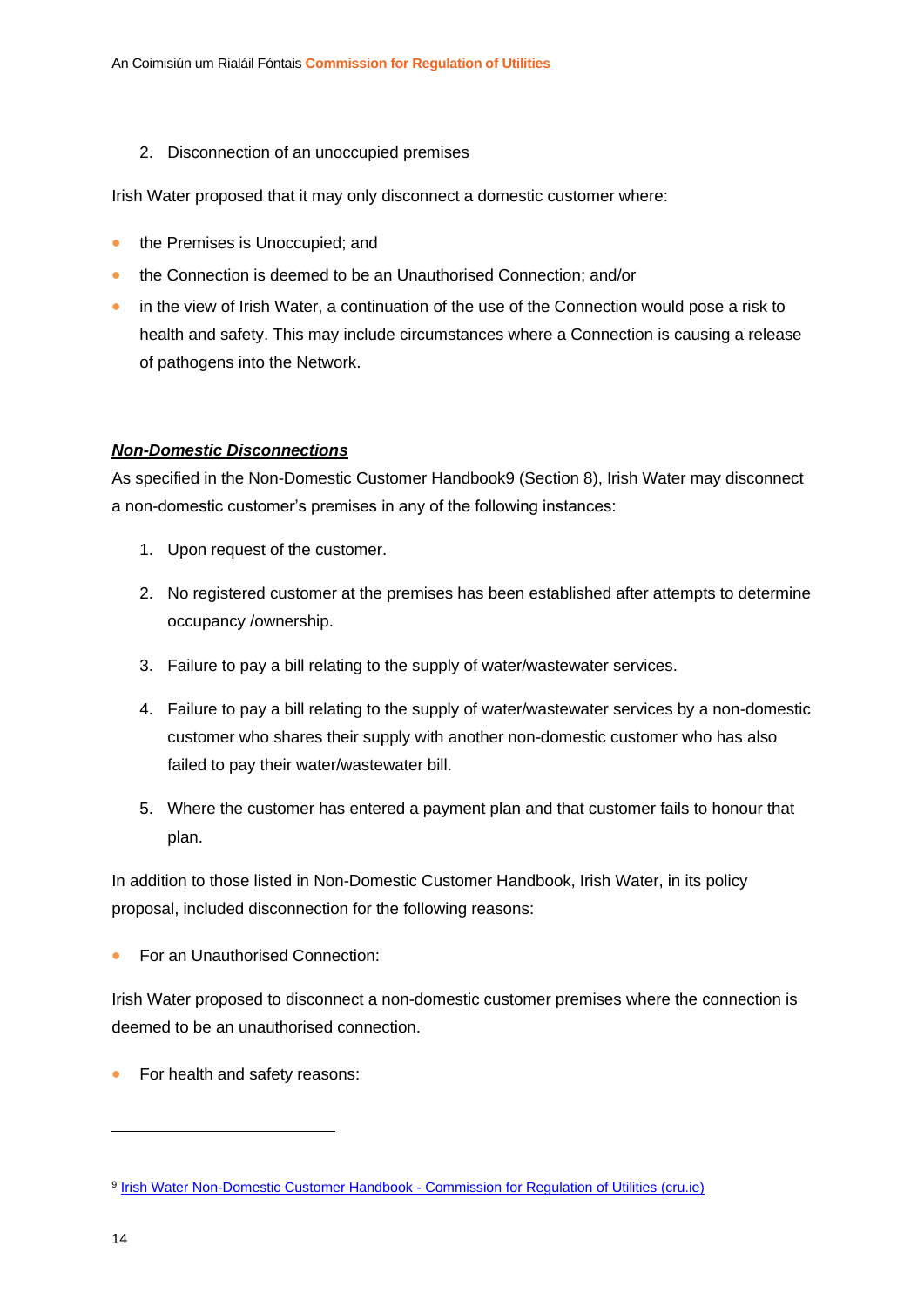Irish Water proposed to carry out permanent disconnections at non-domestic customer premises if, in the view of Irish Water, continuation of the use of the connection would pose a risk to health and safety. This may include circumstances where a connection is causing the release of pathogens into the network.

Irish Water proposed that where there is a domestic element to a non-domestic customers premises, i.e., a mixed-use customer (e.g., an apartment above a shop), then a disconnection will not be carried out except in limited circumstances).

Irish Water proposed that where a temporary disconnection has exceeded two years in duration, it will be deemed to be a permanent disconnection. In such instances, the customer will have to apply for a new connection if they wish to have the connection reinstated. Irish Water would need to assess the condition of the connection assets and may need to carry out works to safely reconnect the premises and/or provide capacity to meet the customers load requirements. A connection charge would apply as per the rates set out in the Connection Charging Policy decision.

#### *Reconnections*

Irish Water proposed criteria for reconnection as follows:

- Where Irish Water has carried out a temporary disconnection for reasons of non-payment by non-domestic customer, the customer may reconnect to the network by making all outstanding payments and paying any applicable reconnection fee.
- Where a customer that has previously requested a temporary disconnection wishes to reconnect to the network, they may apply for reconnection by contacting Irish Water and will have to pay a reconnection fee.
- If a temporary disconnection is in place for over two years, it will be deemed to be a permanent disconnection. The customer will have to apply to Irish Water for a new connection should they wish to reconnect to the network.
- Where a permanent disconnection has taken place, the customer will need to apply for a new connection if they wish to have the connection reinstated.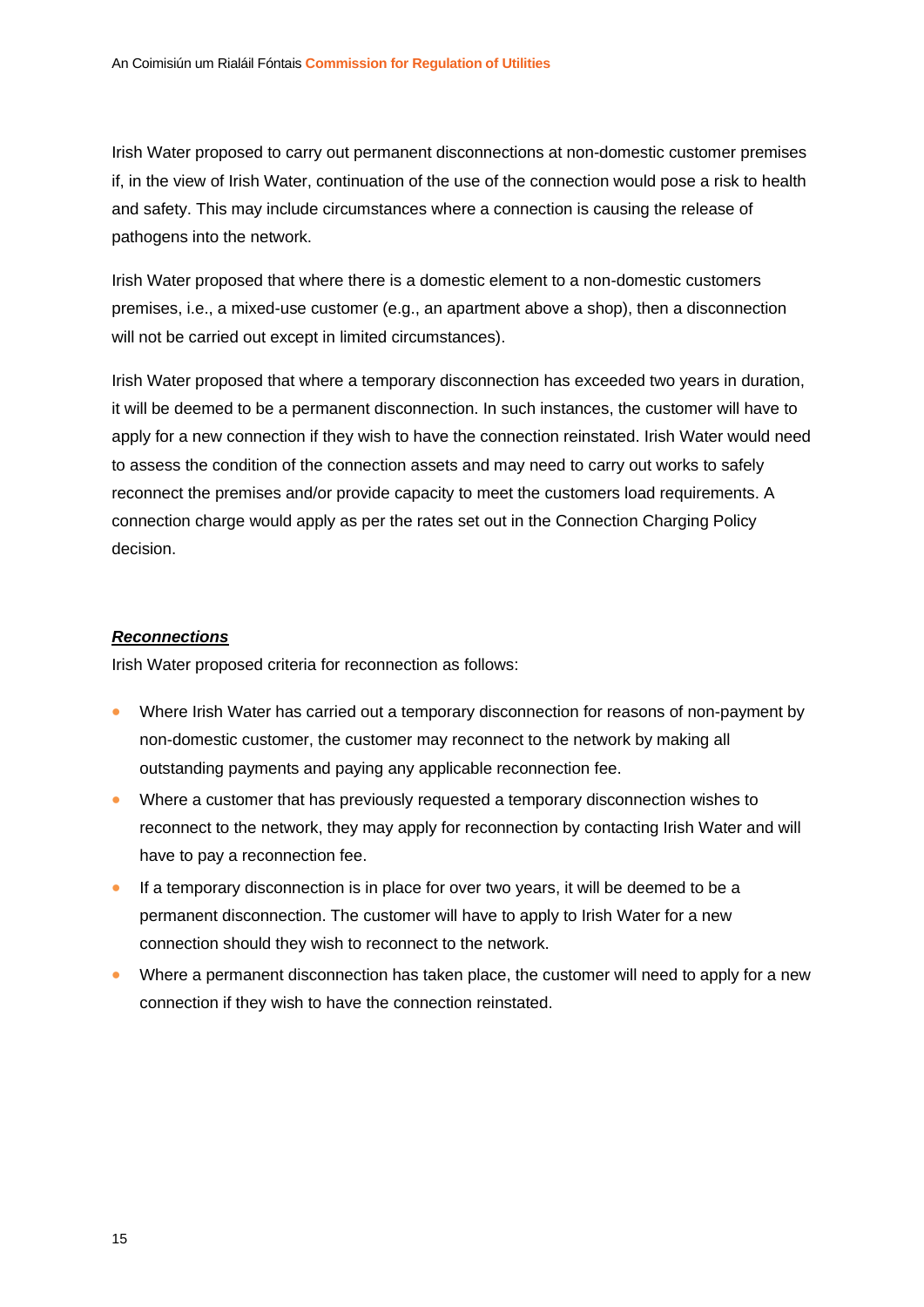## <span id="page-16-0"></span>**3.2 Comments Received on Disconnections Process**

This section summarises the response from An Fóram Uisce in relation to the proposals on disconnection and reconnection processes. These are consultation questions which guided An Fóram Uisce response:

- 1. Please state if you agree with the differing approach proposed by Irish Water for permanent and temporary disconnections.
- 2. What is your view of Irish Water's proposal to carry out the permanent disconnection of a non-domestic property if it perceives there to be a contamination risk?
- 3. Please state if you agree with Irish Water's proposal to carry out a permanent disconnection of a property previously temporarily disconnected, where the temporary disconnection has been in place for more than two years?
- 4. Please state if you agree with Irish Water's proposed criteria and approach to reconnections.
- 5. Please state if you agree with the CRU's proposal that Irish Water should establish a customer engagement process prior to permanently disconnecting: (1). a non-domestic property if a risk of contamination to the water supply is identified, and (2). a temporary disconnection which exceeds 2 years in duration?

#### **Question 1: Approaches for permanent and temporary disconnections:**

• An Fóram Uisce agreed with Irish Water's proposals for disconnecting domestic customers. It noted that water utilities in other countries are also not permitted to disconnect domestic customers from their water supply. An Fóram Uisce agreed with Irish Water's proposal to allow permanent disconnection of domestic customers in cases where a property is being demolished. An Fóram Uisce considered that there is a benefit in carrying out permanent disconnections where it will prevent leakage and unaccounted for water. It recommended that Irish Water should make every effort to identify the owner of the property before carrying out the disconnections where the premises is unoccupied.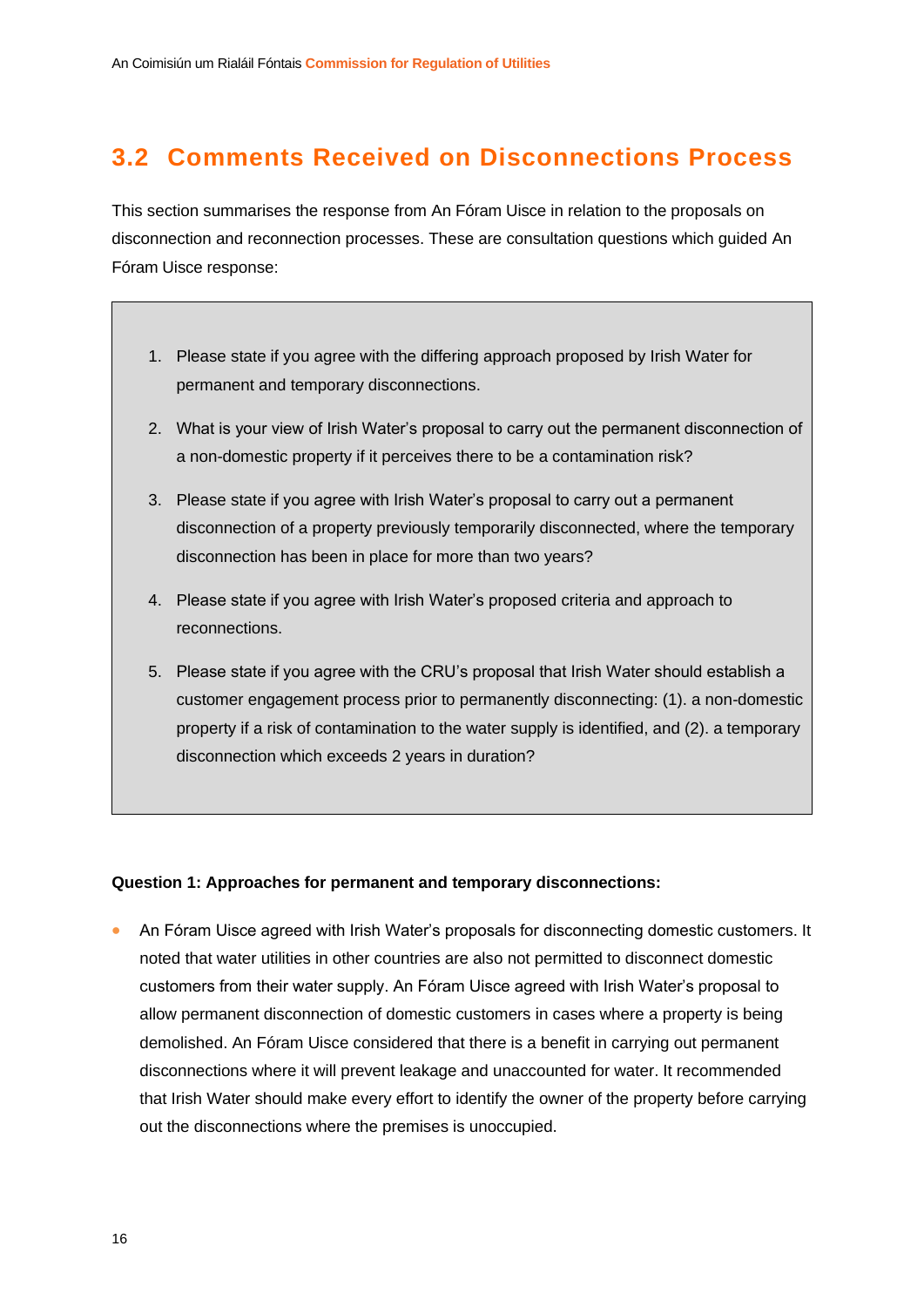#### **Question 2: Permanent Disconnection Due to Contamination Risk:**

- An Fóram Uisce also agreed with Irish Water's proposal to disconnect customers where there is a contamination. It recommended that Irish Water should have a second party assess the contamination and decide on the need for the disconnection. An Fóram Uisce is of the view that this will provide for greater transparency and trust in Irish Water.
- An Fóram Uisce also noted that Irish Water should engage with customers prior to disconnection and recommended that Irish Water should establish a clear and simple appeal process, where the customer could appeal if it is of the view that they should not be disconnected.

#### **Question 3: Permanent disconnection of a property previously temporarily disconnected:**

• An Fóram Uisce noted its partial agreement with Irish Water's proposal to permanently disconnect customers that are temporarily disconnected for more than two years. An Fóram Uisce said that two years is relatively short considering that planning and carrying out renovations can take a long time. An Fóram Uisce said that Irish Water should engage with customers by phone and by writing and provide the customer with the choice to either disconnect permanently or extend the period of their temporary disconnection.

#### **Question 4: Irish Water's proposed criteria and approach to reconnections:**

• An Fóram Uisce agreed with the proposed approach to reconnecting customers but stated that the charges should be waived for vulnerable and low-income customers. Irish Water, it noted, should also make the fee waiver widely available.

#### **Question 5: Establishing a customer engagement process prior to permanently disconnecting:**

• An Fóram Uisce agreed with the CRU's proposal for Irish Water to introduce a process prior to carrying out a permanent or temporary disconnection. An Fóram Uisce is of the view that Irish Water should contact customers by phone and in writing about the disconnection. It also added that there should be adequate notice in writing and that each attempt to contact the customer should not be longer than three days apart. An Fóram Uisce is also of the view that Irish Water should keep a proof of confirmation of correspondence with the customer and make sure that the customer is aware of the implications of the permanent disconnection.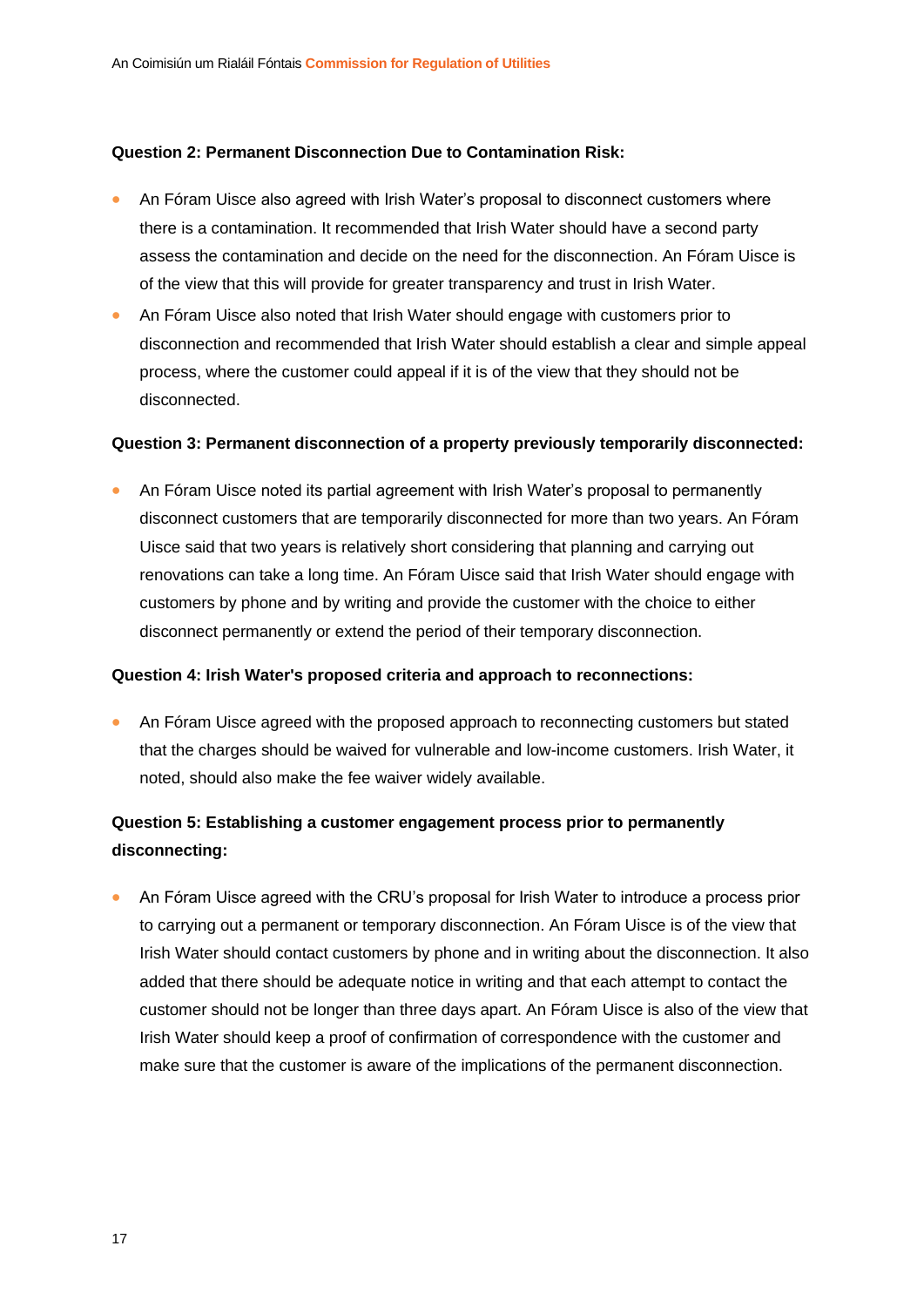## <span id="page-18-0"></span>**3.3 CRU Response to Comments**

This section outlines the CRU's responses to comments received from An Fóram Uisce.

#### **Question 1: Approaches for permanent and temporary disconnections:**

• The CRU acknowledges An Fóram Uisce's support for the approach to permanent and temporary disconnections. To the comment regarding identifying the owner of a property before carrying out a disconnection, Irish Water must make every effort to identify the owner of the property before carrying out the disconnection for unoccupied premises. Its Code of Practice for disconnection of non-domestic customers will be updated to reflect the reasons for disconnection and associated processes.

#### **Question 2: Permanent Disconnection due to Contamination Risk:**

• The CRU notes An Fóram Uisce's recommendation that there should be another party assessing whether a disconnection due to contamination is required. The CRU understands that an event where a customer would have to be disconnected due to contamination is very rare. In cases where there would be a contamination, Irish Water would be informed by the Health Service Executive (HSE) or Environmental Protection Agency (EPA) about a potential contamination and Irish Water would engage with these authorities in reaching a decision to disconnect on public health grounds, that is, in those cases, another party is already involved. In circumstances where the HSE or EPA are not involved, the CRU is of the view that Irish Water would be able to carry out the assessment and make the appropriate decision.

#### **Question 3: Permanent disconnection of a property previously temporarily disconnected:**

• In relation to An Fóram Uisce's recommendation that customers should have the choice to extend the period of their temporary disconnection, the CRU notes that under Irish Water's proposed disconnection and reconnection policy, customers will get the opportunity to extend the period of their temporary disconnection on case-by-case basis.

#### **Question 4: Irish Water's proposed criteria and approach to reconnections:**

• The CRU notes An Fóram Uisce's comment regarding vulnerable and low- income customers. However, on this point, the CRU notes that it is a domestic customer's choice to opt for a temporary disconnection and any subsequent reconnection. Irish Water will never request that a customer temporarily disconnect. Unless a vulnerable or low-income customer requests a disconnection themselves, the customer will not be exposed to any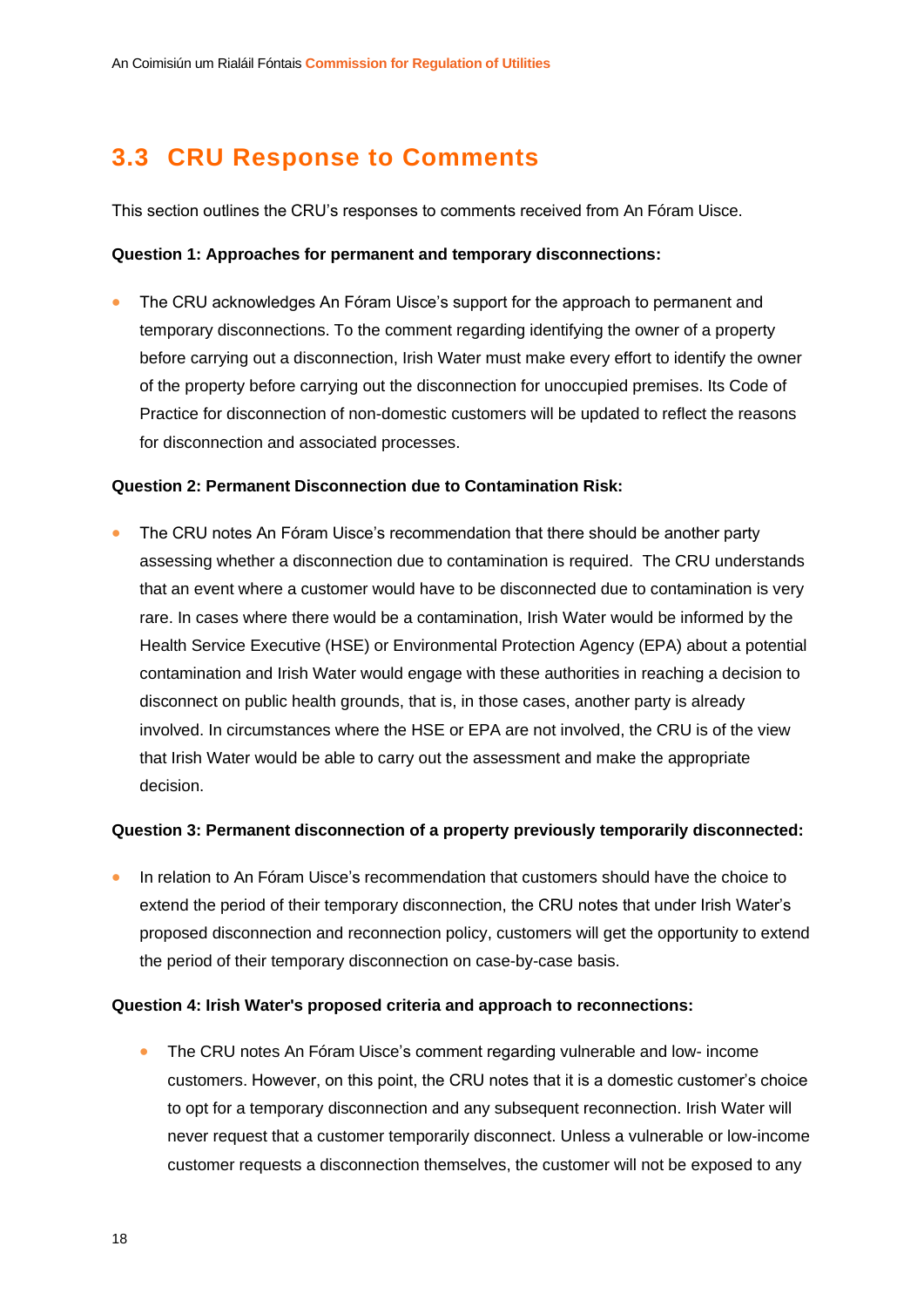charges as a result of this Irish Water policy. The CRU notes that where non-domestic customers are in financial difficulties, they are currently provided with the opportunity to arrange a payment plan with Irish Water which reduces the risk of disconnection due to non-payment.

#### **Question 5: Establishing a customer engagement process prior to permanently disconnecting:**

• The CRU acknowledges An Fóram Uisce's comment regarding customer engagement. Irish Water has customer service requirements which it must follow regarding disconnection notifications for non-domestic customers. These requirements can be found in section 8.3 of the Non-Domestic Customer Handbook. Irish Water is currently developing a customer engagement process for the disconnection types in this policy and will submit this to the CRU before the charges go live. This will include consideration of the channels that Irish Water will use to communicate with customers regarding disconnections/reconnections and the associated timeframes.

### <span id="page-19-0"></span>**3.4 CRU Decision on Disconnections Process**

Having considered An Fóram Uisce's response (published alongside this paper – CRU202234a), the CRU approves the Irish Water proposals. The CRU notes that the proposals are in line with the Water Services Act (no. 2) 2013 legislation which prohibits domestic disconnections. This protects the domestic customer by ensuring a supply of water and wastewater services at a domestic premises. In Ireland, the different treatment of customer categories also acknowledges that non-domestic properties are charged for their water supply whereas domestic customers currently are not.

As set out in the consultation, there are two aspects of Irish Water's disconnections proposals which, in the opinion of the CRU, merited further development as follows:

- 1. Permanent disconnection of a non-domestic property if a risk of contamination to the water supply is identified.
- 2. Proposal to permanently disconnect any temporary disconnection, for both domestic and non-domestic properties, which exceeds two years in duration.

Once permanently disconnected, the customer can only reconnect via the new connection which is more expensive than the reconnection charge following a temporary disconnection. The CRU requires Irish Water to adopt a process which should be followed in advance of permanently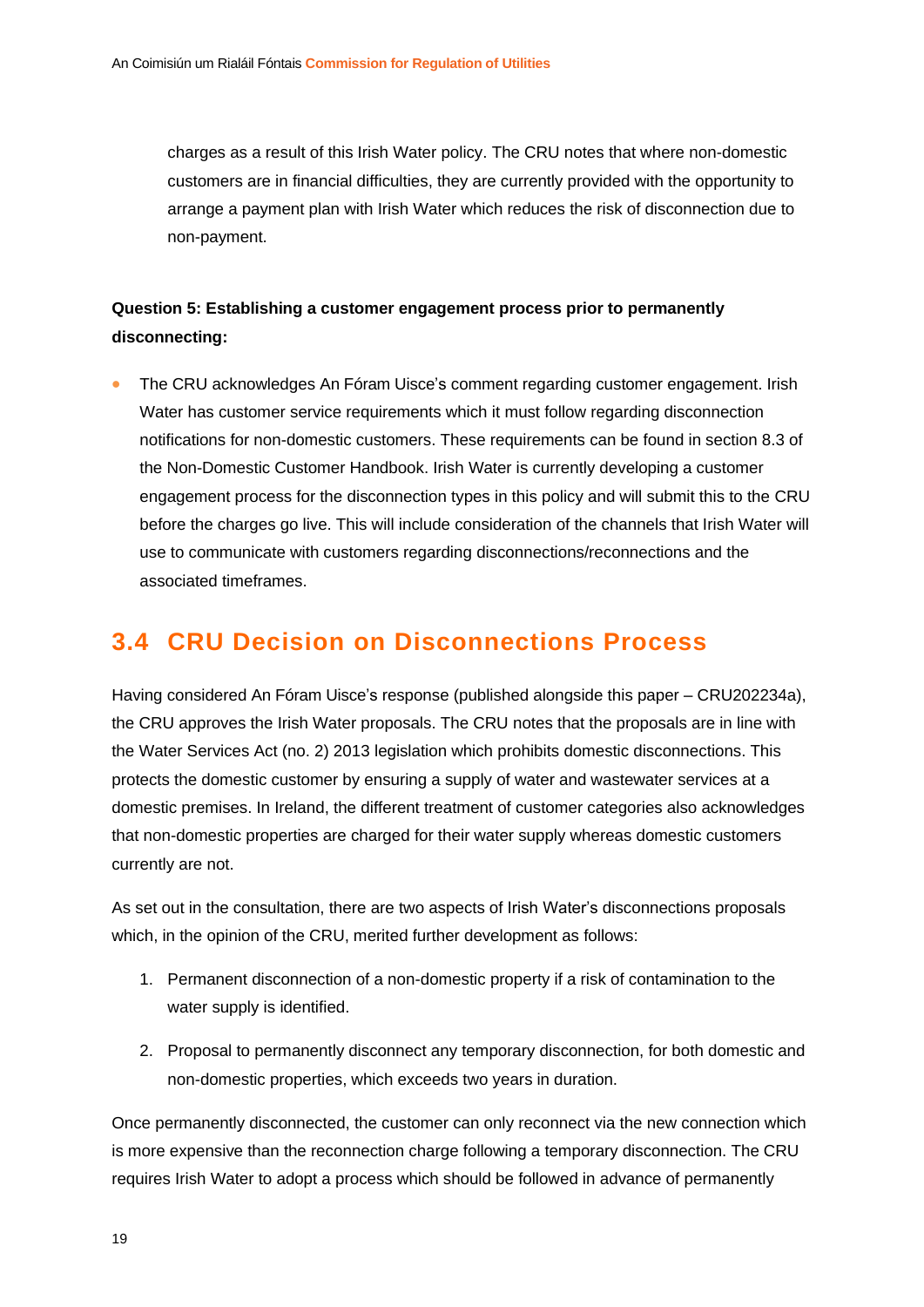disconnecting customers that fall into these categories, similar to what is already in place for disconnection of non-domestic properties due to non-payment. This process should include appropriate customer engagement as regards notice periods for disconnection. If a disconnection is required because a risk of contamination is identified, Irish Water must inform all relevant parties (e.g., Environmental Protection Agency, the Local Authority) and respond to the incident in compliance with relevant regulations. For other instances of disconnection, where urgency from a health and safety perspective is not an issue, the process should give customers the opportunity to engage with Irish Water to seek an alternative course of action to a disconnection.

The CRU's view is that the process should mimic that already in place for disconnections due to non-payment, i.e., the customer should receive adequate notice in writing and by telephone in advance of a disconnection.

The process must be established and ready to go live alongside the charges implementation on 1 st October 2022.

The table below provides a summary of criteria for temporary and permanent disconnections of domestic and non-domestic premises.

| <b>Disconnection</b><br><b>Type</b> | <b>Domestic properties</b>                                                                                                                      | <b>Non-domestic properties</b>                                               |  |
|-------------------------------------|-------------------------------------------------------------------------------------------------------------------------------------------------|------------------------------------------------------------------------------|--|
|                                     | Upon request of the customer.<br>The customer must be able to<br>demonstrate an alternative<br>source of water supply prior to<br>disconnection | Upon request of the customer                                                 |  |
| <b>Temporary</b>                    |                                                                                                                                                 | No registered customer at the premises has<br>been established               |  |
|                                     |                                                                                                                                                 | Failure to pay a bill relating to the supply of<br>water/wastewater services |  |
|                                     |                                                                                                                                                 | Failure to honour a payment plan                                             |  |
| <b>Permanent</b>                    | Where the premises is to be<br>demolished and the customer<br>requests the disconnection                                                        | Upon request of the customer                                                 |  |
|                                     |                                                                                                                                                 |                                                                              |  |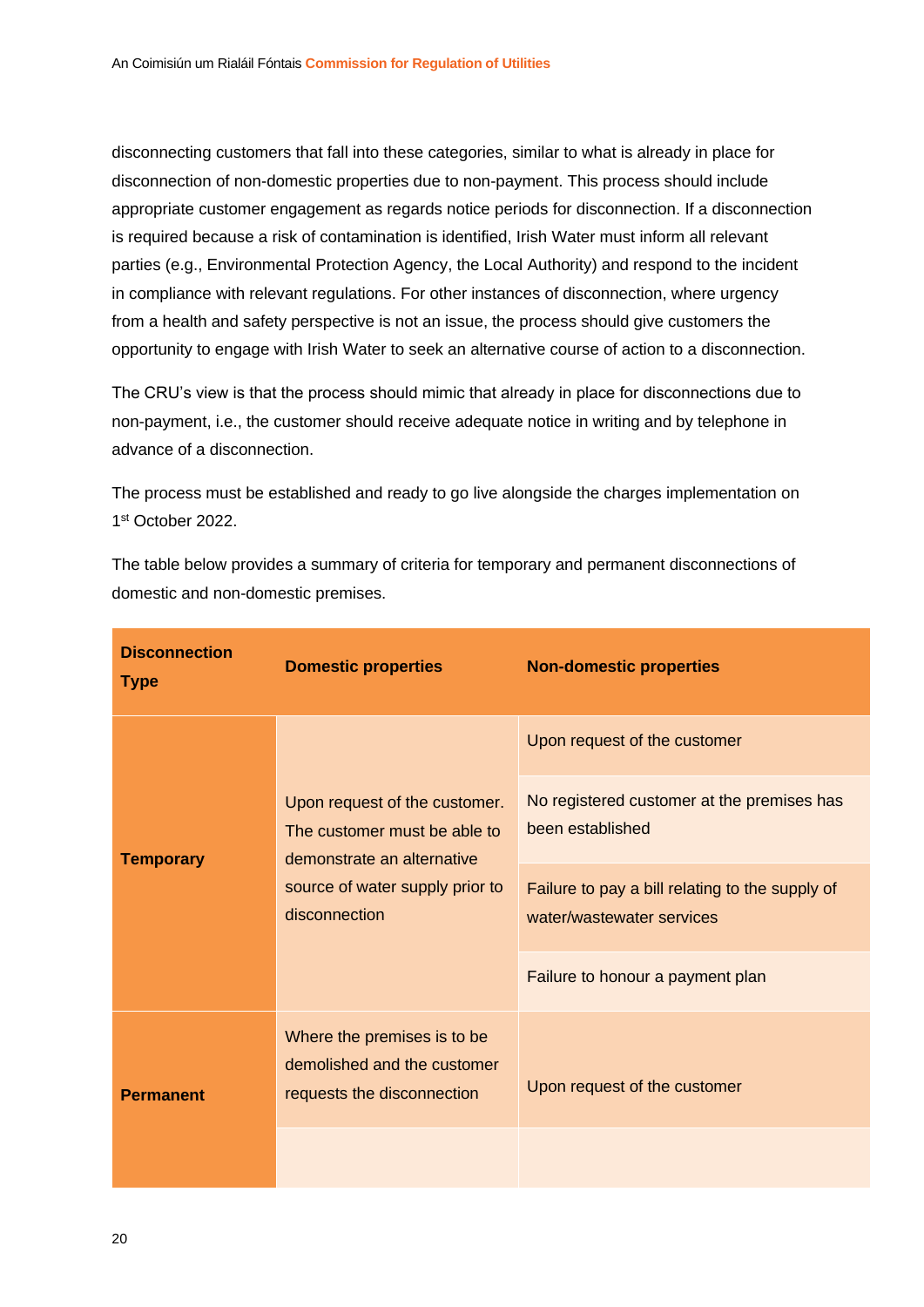Disconnection of an unoccupied premises which either has an unauthorised connection, and/or there is a risk of contamination

For an unauthorised connection

Continuation of the use of the connection would pose a risk to health and safety

*Table 3: Summary of criteria for temporary and permanent disconnections at domestic and non-domestic properties*

#### **CRU Decisions in Summary**

- Irish Water will separate disconnections by property type: domestic and non-domestic.
- Irish Water will have two categories for disconnections: temporary and permanent
- Permanent disconnections can occur at domestic properties only after specific conditions are met, i.e., where the premises is to be demolished and the customer requests the disconnection, and disconnection of an unoccupied premises where the connection is unauthorised, and/or where there is risk to water quality.
- Temporary disconnections at both domestic and non-domestic properties can be requested. However, if the length of disconnection exceeds two years, then Irish Water deems this a permanent disconnection.
- There will be two new criteria for permanent disconnection of a non-domestic property, in addition to those set out in the Non-domestic Customer Handbook and Codes of Practice on Disconnections. These are criteria regarding unauthorised connections and connections associated with health and safety risk.
- Where a disconnection is to take place, Irish Water must develop a process for how it will notify and engage with customers in advance of the disconnection. This process should be similar to what is already in place in the Non-Domestic Customer Handbook regarding disconnection for reason of non-payment. This process must be ready to go live alongside the implementation of the charges on 1<sup>st</sup> October 2022.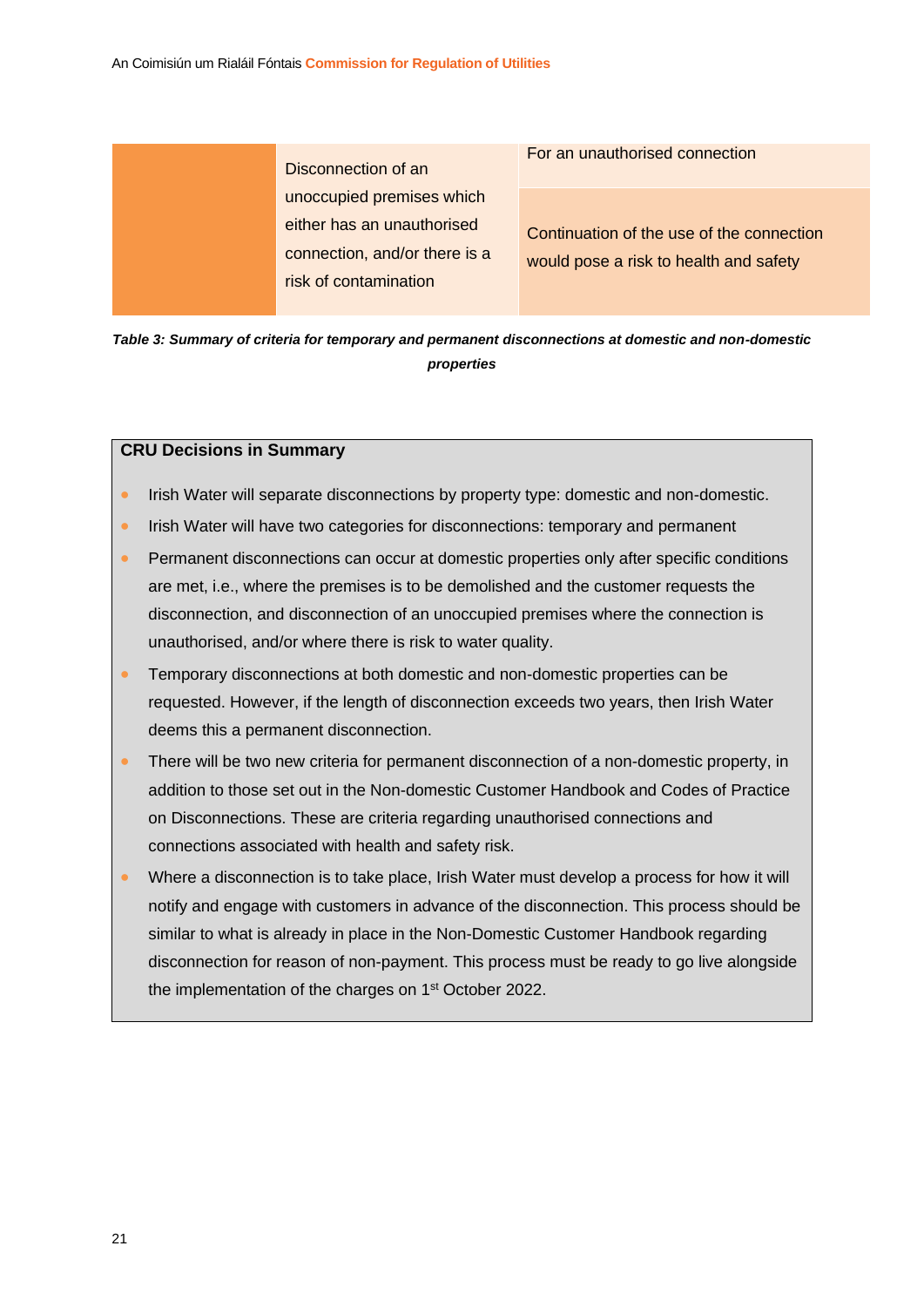## <span id="page-22-0"></span>**4 Disconnections Charges – CRU Response to Comments and Decision**

This section outlines Irish Water's policy proposals on disconnection and reconnection charges, An Fóram Uisce's comments on the charges, the CRU's responses to the comments and the CRU's decision on the proposed charges.

### <span id="page-22-1"></span>**4.1 Charges for Permanent Disconnections**

As discussed in the consultation paper<sup>10</sup> current charges and arrangements for disconnection and reconnection services vary greatly across the Local Authorities in Ireland.

Irish Water has submitted its proposed standard charges to the CRU, for disconnection and reconnection, as set out below.

#### *Irish Water Proposed Charges*

Irish Water proposed the same charges for disconnections for domestic and non-domestic properties. The following proposals were for both property types, except for disconnection due to non-payment, which can only be carried out at non-domestic properties.

#### *Permanent Disconnection*

Irish Water proposed that the customer should not be charged for a permanent disconnection for both domestic and non-domestic properties. Where a permanent disconnection has taken place, the customer will need to apply for a new connection in accordance with the Connection Charging Policy.

## <span id="page-22-2"></span>**4.2 Comments Received on Permanent Disconnection Charges**

This section summarises the response from An Fóram Uisce in relation to the proposals on permanent disconnection charges. This question was asked in the consultation on permanent disconnections:

<sup>10</sup> CRU/202201 – [Irish Water's Water and Wastewater Disconnection and Reconnection Policy –](https://www.cru.ie/wp-content/uploads/2022/01/CRU202201-Consultation-on-Irish-Waters-Water-and-Wastewater-Disconnection-and-Reconnection-Policy.pdf) Consultation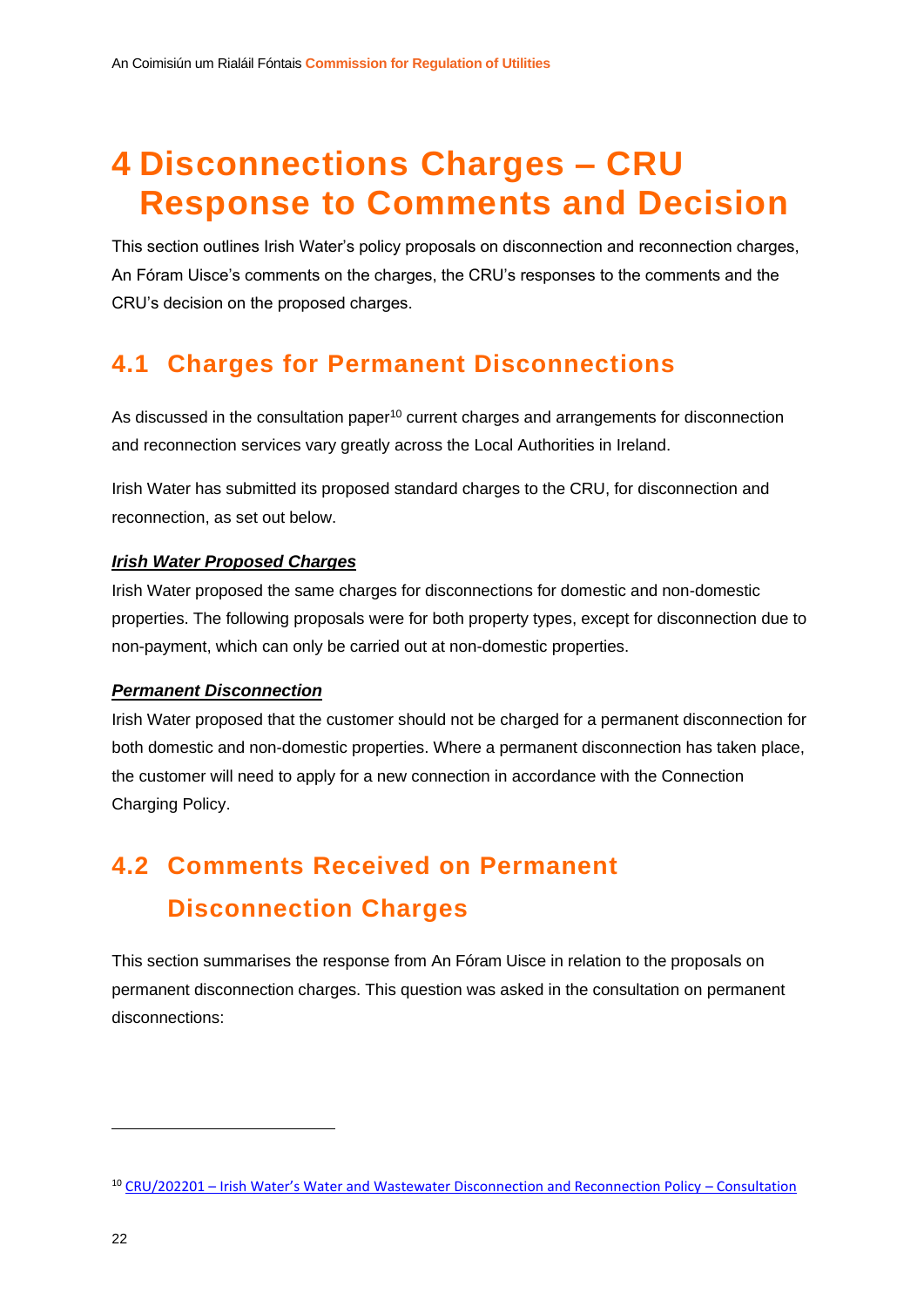6. Please state if you think that domestic / non-domestic customers should be charged for a permanent disconnection from the water supply network? Please set out your rationale for why you think this.

#### **Question 6: Charges for permanent disconnections:**

• An Fóram Uisce agrees that there should be no charge for permanent disconnection of customers. It noted that Irish Water should have a comprehensive engagement process in place prior to carrying out the permanent disconnection. For a non-domestic customer, An Fóram Uisce noted that a permanent disconnection needs to be the last resort i.e., Irish Water should make every effort to engage with customer to help the customer avoid the disconnection, as it could result in health and hygiene issues. Other measures should be considered such as periods of reduced pressures and/or dialogue strategies before the disconnection, according to An Fóram Uisce. The customer should also be made aware of the implications of a permanent disconnection, as stated earlier.

### <span id="page-23-0"></span>**4.3 CRU Response to Comments**

The CRU acknowledges An Fóram Uisce's view that permanent disconnections should be free of charge.

The CRU also acknowledge An Fóram Uisce's support for a customer engagement process around disconnections. The CRU already has in place obligations regarding notifying nondomestic customers about disconnections due to non-payment, which can be found in the Non-Domestic Customer Handbook. These will be expanded to cover the final decisions in this policy.

## <span id="page-23-1"></span>**4.4 CRU Decision – No Charge for Permanent Disconnections**

The CRU approves Irish Water's proposal not to charge customers for permanent disconnection, recognising that the utility is safeguarding its water and/or wastewater network by absorbing these costs.

The CRU reviewed the disconnection policies of several water companies in other jurisdictions, all of whom do not charge customers for a permanent disconnection. These include Thames Water, United Utilities, Anglian Water, Severn Trent Water, Northern Ireland Water, and Scottish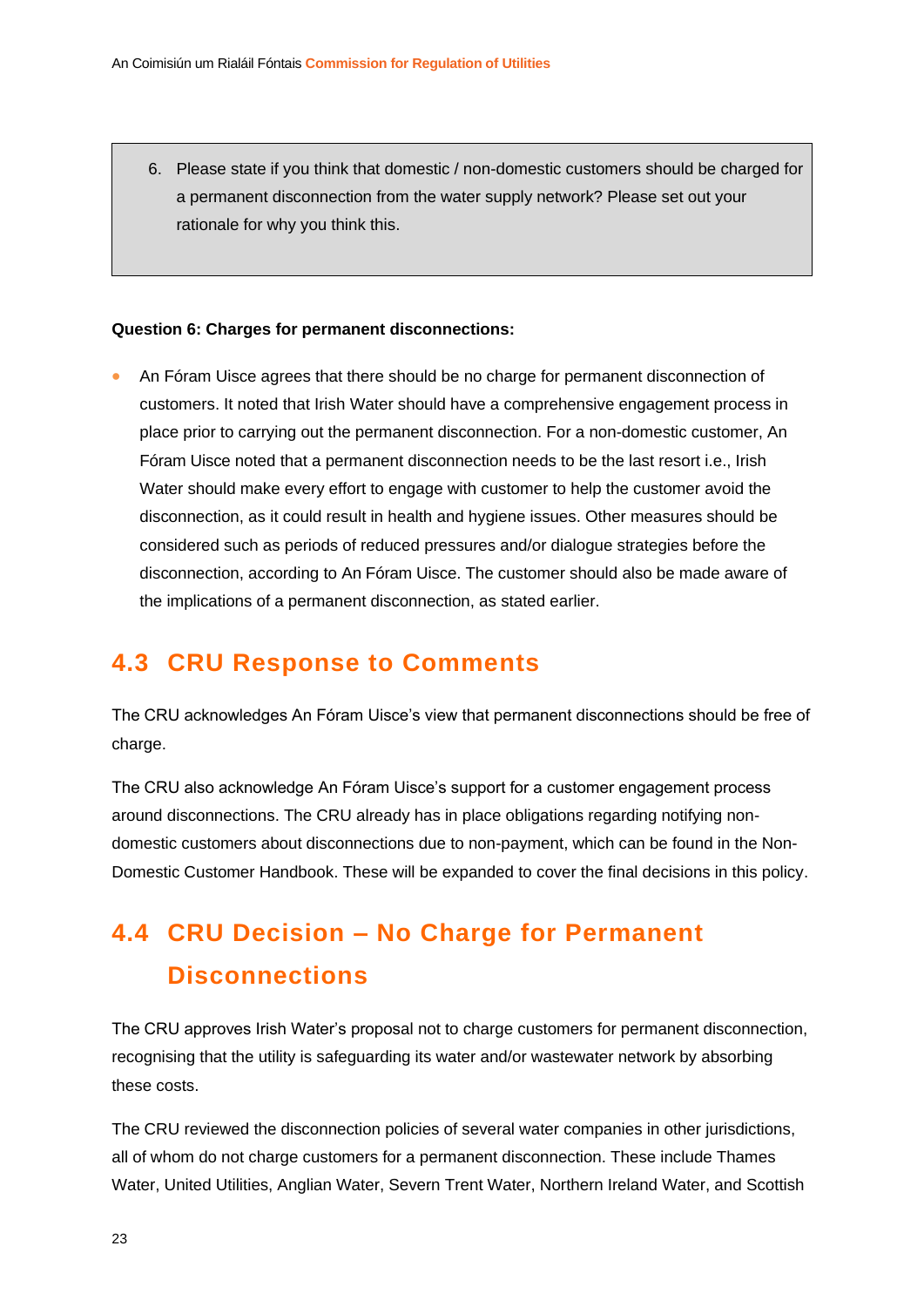Water. In Ireland, ESB Networks (ESBN) charges for disconnection from its services whereas Gas Networks Ireland (GNI) does not charge for permanent disconnection (unless requested by the customer).

#### **CRU Decision Summary**

- Irish Water will not charge for permanent disconnection for both domestic and nondomestic properties.
- Where a permanent disconnection has taken place, the customer will need to apply for a new connection in accordance with the Connection Charging Policy.

### <span id="page-24-0"></span>**4.5 Charges for Temporary Disconnections**

Table 5 below shows Irish Water's proposed rates for standard temporary disconnections and reconnections. The table splits the rates into two categories: standard hours and outside of standard hours. Irish Water also proposed different rates depending on if the disconnection was customer requested or due to non-payment – note, this only applies to Non-Domestic customers. Irish Water also proposed that a fee should be charged in the instance where a scheduled visit has been aborted due to customer related circumstances e.g., access issues at a property. The table below presents Irish Water's proposed standard rates for temporary disconnections and reconnections.

| <b>Service</b>                           | <b>In/Out</b><br><b>Standard</b><br>hours | <b>For Customer</b><br><b>Requested</b> | Due to non-<br>payment (non- Visit (per<br>domestic) | <b>Aborted Site</b><br>visit) |
|------------------------------------------|-------------------------------------------|-----------------------------------------|------------------------------------------------------|-------------------------------|
| <b>Temporary</b><br><b>Disconnection</b> | In                                        | €140                                    | N/A                                                  | €140                          |
|                                          | Out                                       | €210                                    | N/A                                                  | €210                          |
| <b>Reconnection</b>                      | $\ln$                                     | €140                                    | €500                                                 | €140                          |
|                                          | Out                                       | €210                                    | N/A                                                  | €210                          |

*Table 4: Irish Water Proposed standard rates for temporary disconnections and reconnections. Charges listed are inclusive of VAT.*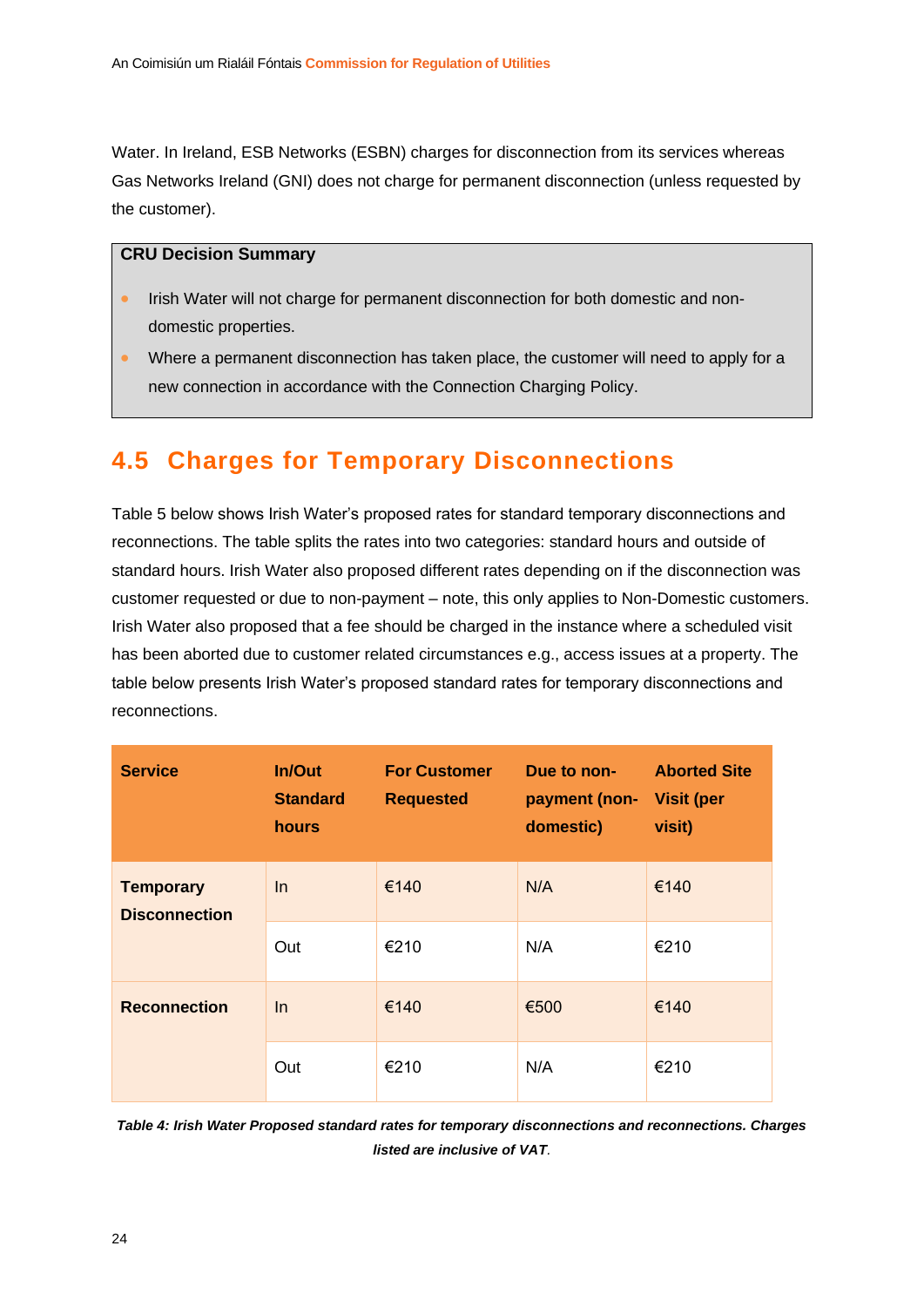Irish Water explained that standard charges will be applied where the disconnection or reconnection can be facilitated without works to connection assets and/or requiring pipework. For non-standard disconnections and reconnections, Irish Water proposed that these will be charged in accordance with reasonable costs incurred. Irish Water also proposed that any disconnection of an unauthorised connection is charged in accordance with reasonable costs incurred.

#### *Irish Water Proposal for customer-requested temporary disconnection*

In proposing its charges for requested temporary disconnection Irish Water has:

- Calculated that it takes on average two hours to carry out a temporary disconnection which includes travel time to and from site.
- Estimated that the average hourly costs as charged by Local Authorities and their contractors to carry out this work is €51.50. This equates to €103 for the 2 hours in standard hours (€126 after VAT).
- Calculated other costs for activities to support Disconnections (administration and business support for example) to be €14 for requested temporary disconnection.

This results in a charge of €140 for a temporary requested disconnection/reconnection in hours and €210 for a temporary requested disconnection/reconnection out of hours.

#### *Irish Water considerations for Disconnection due to non-payment*

Temporary disconnection due to non-payment is slightly different in that Irish Water must follow the procedure as set out in Section 8 of the Irish Water Non-Domestic Customer Handbook<sup>11</sup>. Irish Water has calculated the payment based on three visits to the property:

- Visit  $1 -$  Site visit
- Visit 2 Disconnection
- Visit 3 Reconnection

This equates to  $\epsilon$ 378 (3 times  $\epsilon$ 126). The administration and business support charges are higher due to the credit and collections processes, equalling €125.

This means that the total payment for customers who have been disconnected due to nonpayment would be €503, which Irish Water has rounded down to €500.

<sup>11</sup> [CRU20117b-Irish-Water-Non-Domestic-Customer-Handbook-October-2020.pdf](https://www.cru.ie/wp-content/uploads/2020/12/CRU20117b-Irish-Water-Non-Domestic-Customer-Handbook-October-2020.pdf)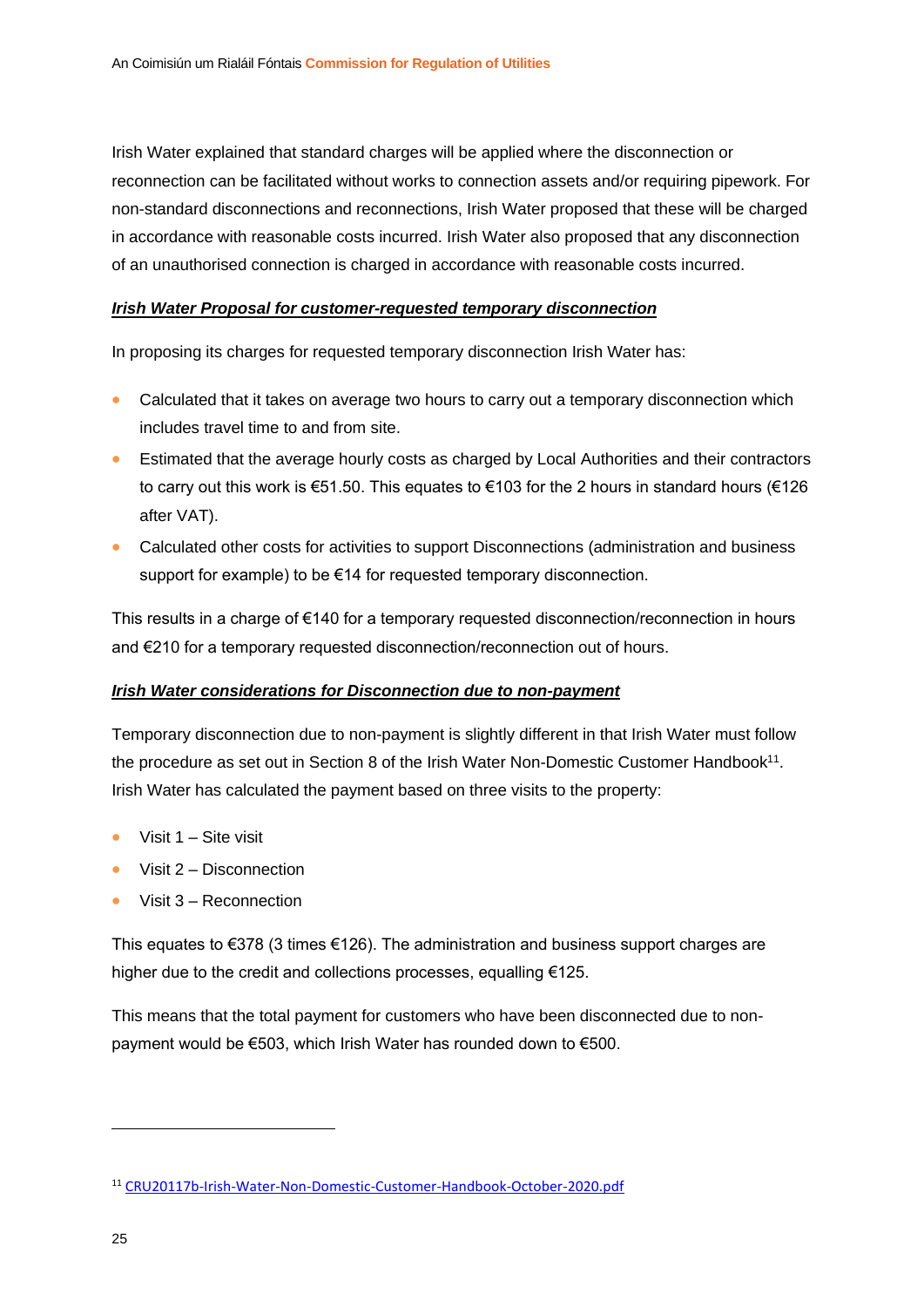#### Benchmarking with UK utilities

Irish Water carried out some benchmarking on temporary disconnection charges in the UK.

While the charging arrangements for various water utilities vary in how they are applied, charges are reflective of the time associated with the visits and the level of work undertaken. The CRU is satisfied that the charges proposed are in line with UK rates. This is discussed in detail in Section 2.6 of the Disconnections Policy Consultation Paper.

#### Benchmarking with other Irish Utilities

#### **1. Gas Networks Ireland**

GNI does not charge its customers to disconnect due to non-payment. However, customers will be charged for reconnection which varies dependent on the customer type, and or reconnection type.

#### **2. ESB Networks**

ESBN carries out de-energisations which are comparable to temporary disconnections. ESBN charges €70<sup>12</sup> to de-energise and energise a connection point, exclusive of VAT. Similar to what is proposed by Irish Water, ESBN also charges €70 if the visit has to be abandoned due to no fault of the DSO.

ESBN will charge €162 (excl. VAT) for a customer requested disconnection, which is comparable to a permanent disconnection.

Further detail on the GNI and ESBN approaches were discussed in Section 2.6 of the [consultation paper.](https://www.cru.ie/wp-content/uploads/2022/01/CRU202201-Consultation-on-Irish-Waters-Water-and-Wastewater-Disconnection-and-Reconnection-Policy.pdf)

## <span id="page-26-0"></span>**4.6 Comments Received on Temporary Disconnection and Reconnection Charges**

This section summarises the response from An Fóram Uisce in relation to the proposals on temporary disconnection and reconnection charges. This was the consultation question on this:

<sup>12</sup> [ESB Networks Statement of Charges](https://www.esbnetworks.ie/docs/default-source/publications/esb-networks-dac-statement-of-charges.pdf?sfvrsn=ff1cd7e3_24)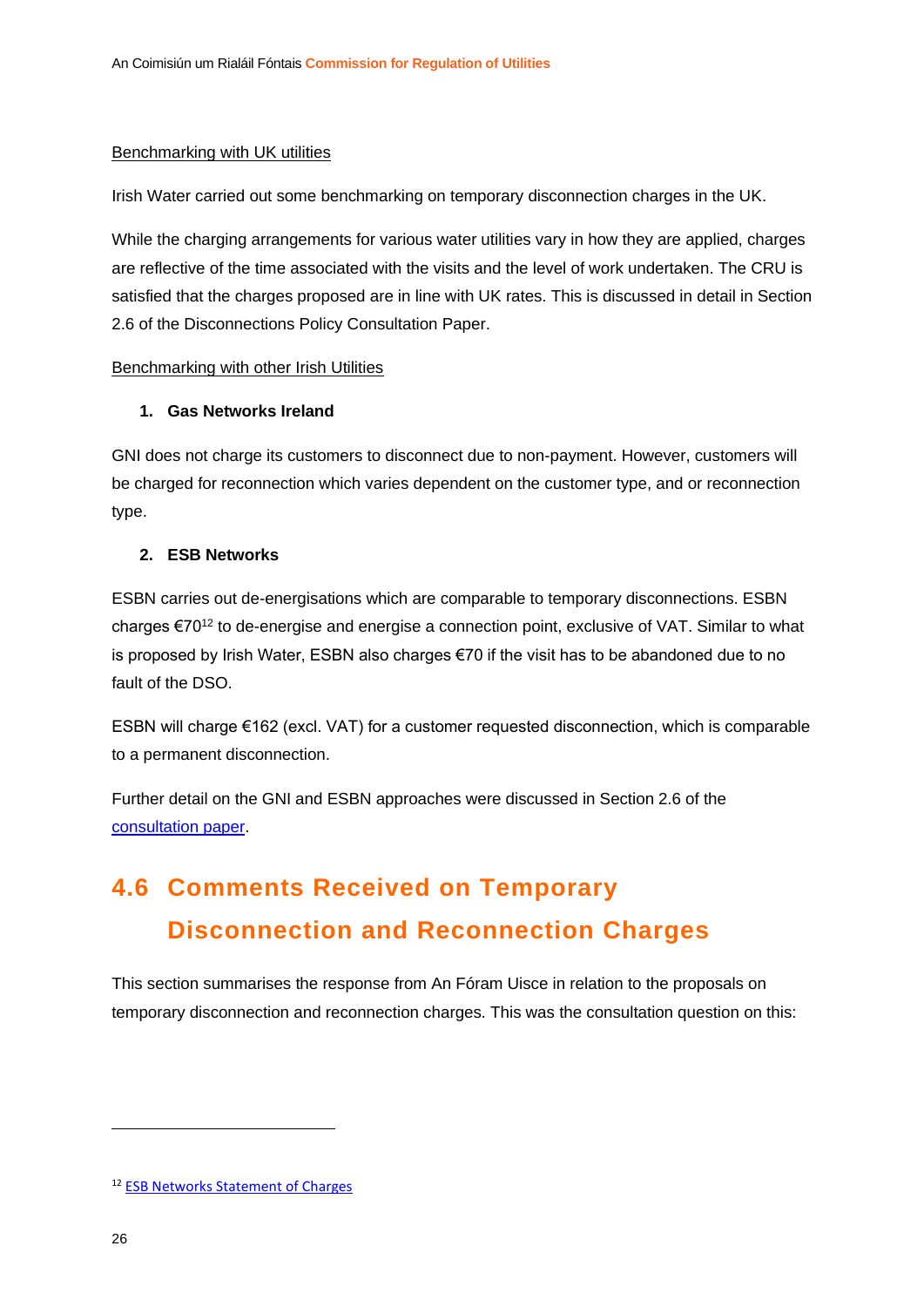7. Please state if you think it is appropriate to charge customers for temporary disconnection and reconnection? If so, do you think the proposed approach and charges set by Irish Water are fair, adequate? Please state if you think that the charges are in line with the CRU's charging principles? If not, please give rationale and support your answer with evidence of an approach and charge that would be more appropriate in your view.

#### **Question 7: Charges for Temporary Disconnections:**

• An Fóram Uisce agrees with the proposed charges. It considers the charges reasonable as they are based on the average hourly rate charged by Local Authorities for two hours work which is required to carry out a standard disconnection. It notes that this approach is also benchmarked with other water providers and aligns with the CRU principles. An Fóram Uisce however states that Irish Water must make every effort to make customers aware of the option of temporary disconnections to avoid the risk of customers carrying out the disconnection themselves.

### <span id="page-27-0"></span>**4.7 CRU Response to Comments**

Below the CRU sets out its responses to An Fóram Uisce's comments on temporary disconnection and reconnection charges.

The CRU notes An Fóram Uisce's comment regarding making information about temporary disconnections widely available to customers. Irish Water must make information on disconnections, including temporary disconnections available on its website to ensure that as many customers as possible are aware of their entitlements.

## <span id="page-27-1"></span>**4.8 CRU Decision – Temporary Disconnection and Reconnection Charges**

The CRU approves Irish Water's proposals to charge customers for temporary disconnections and reconnections. Please see below, a table outlining the approved charges: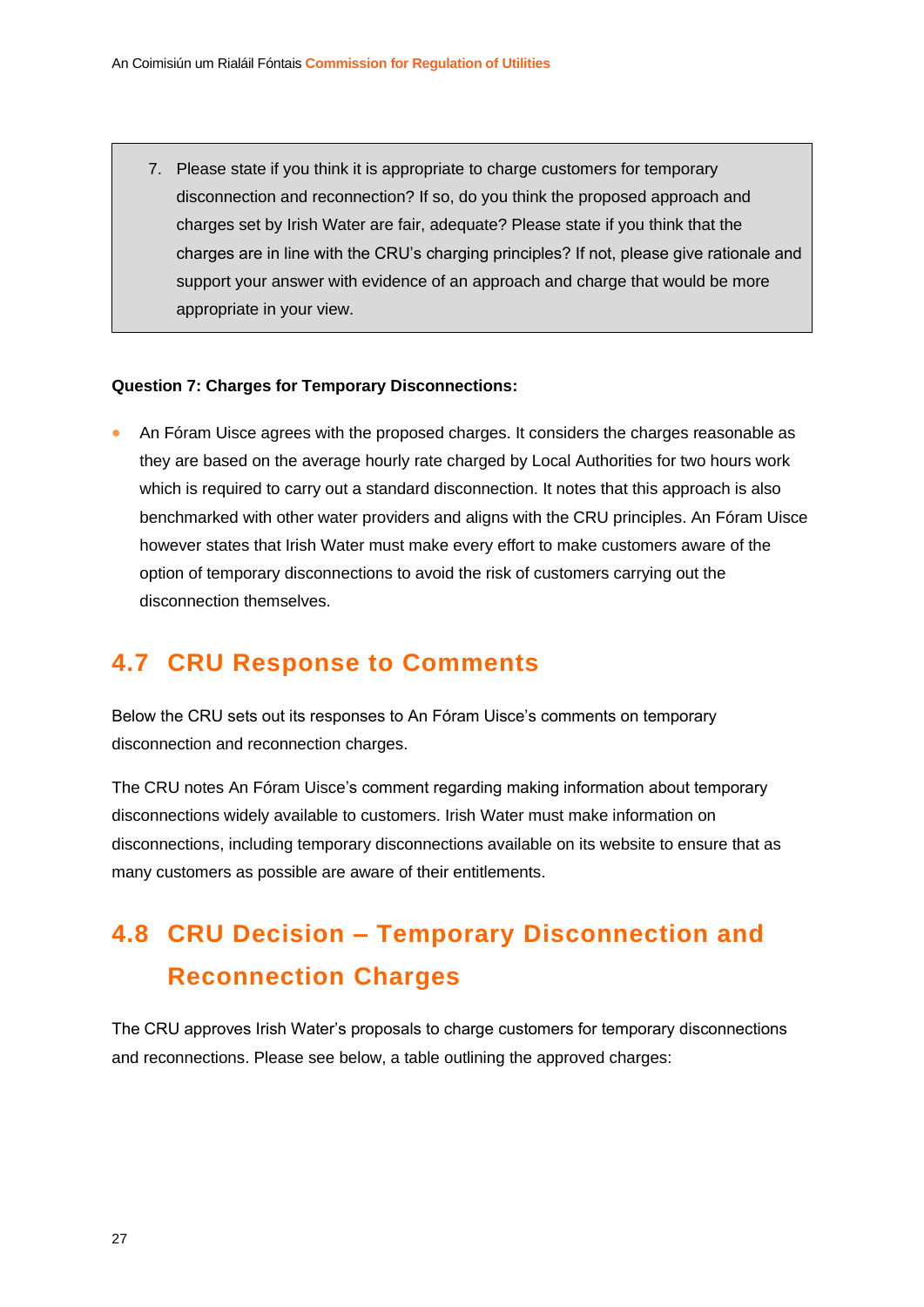| <b>Service</b>                           | In/Out<br><b>Standard</b><br><b>hours</b> | <b>For Customer</b><br><b>Requested</b> | Due to non-<br>payment (non- Visit (per<br>domestic) | <b>Aborted Site</b><br>visit) |
|------------------------------------------|-------------------------------------------|-----------------------------------------|------------------------------------------------------|-------------------------------|
| <b>Temporary</b><br><b>Disconnection</b> | $\ln$                                     | €140                                    | N/A                                                  | €140                          |
|                                          | Out                                       | €210                                    | N/A                                                  | €210                          |
| <b>Reconnection</b>                      | $\ln$                                     | €140                                    | €500                                                 | €140                          |
|                                          | Out                                       | €210                                    | N/A                                                  | €210                          |

*Table 5: Irish Water Proposed standard rates for temporary disconnections and reconnections. Charges listed are inclusive of VAT.*

#### **CRU Decision Summary**

- Irish Water will charge €140 for a temporary requested disconnection/reconnection in hours and €210 for a temporary requested disconnection/reconnection out of hours.
- The total payment for customers who have been disconnected due to non-payment is now €500.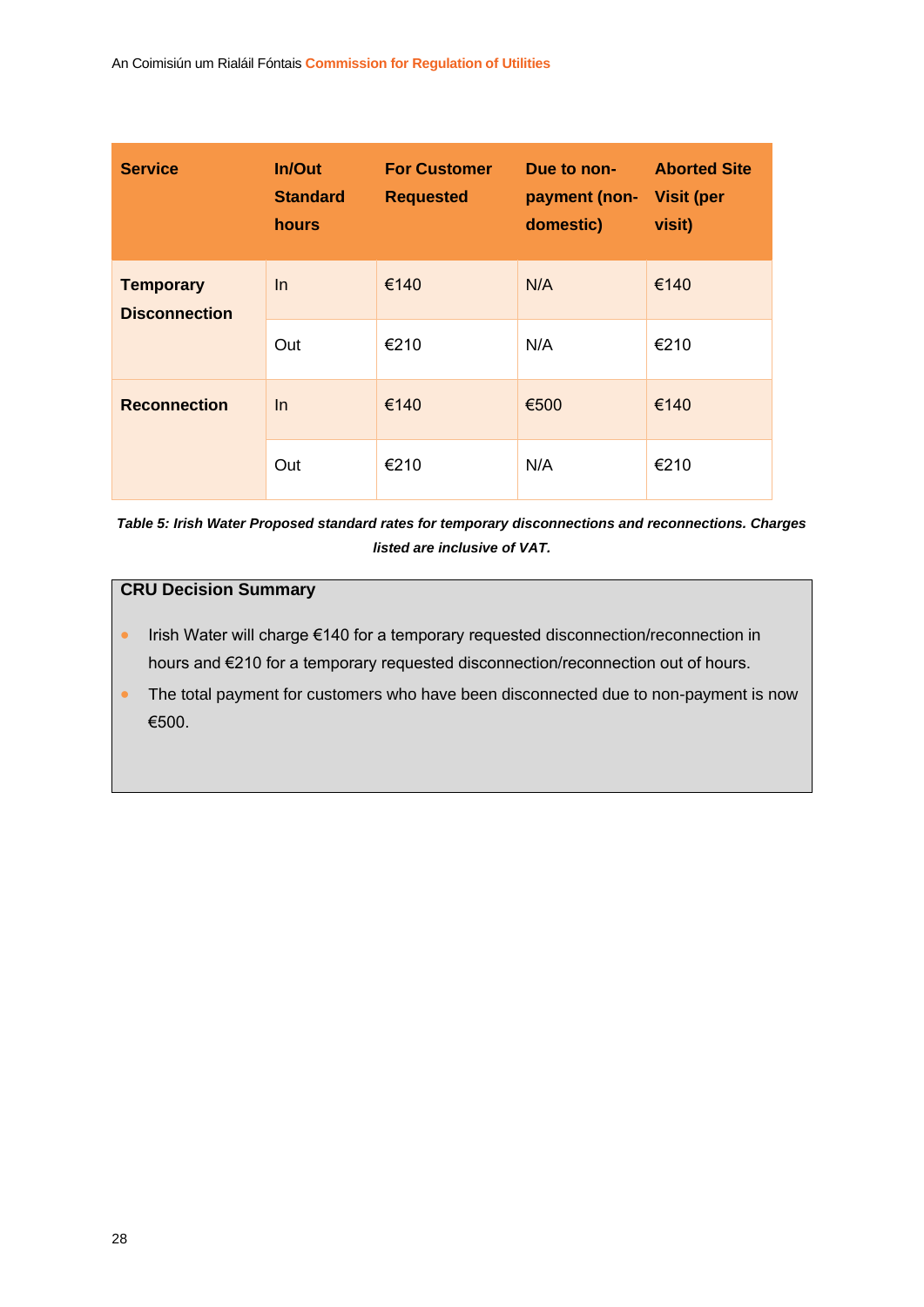## <span id="page-29-0"></span>**5 Next Steps**

This decision requires Irish Water to expand its existing customer engagement processes to customers that are disconnected for reasons other than non-payment i.e., a customer requesting a disconnection or where there are health and safety reasons.

The decision also requires Irish Water to implement new charges for disconnections and reconnections. In order to implement this, Irish Water will need to make changes to its IT systems, develop process maps and train its staff to apply the policy and detailed processes.

Below are the steps that Irish Water/the CRU will take to implement the Disconnections and Reconnections policy:

- Following the publication of this decision, Irish Water will update its Water Charges Plan to reflect the CRU's decision. The CRU will review the updated plan and publish it on 1<sup>st</sup> October 2022, i.e., on the date that the new charges go live.
- Irish Water will implement this policy and associated charges and all processes underpinning the new charging regime, including how Irish Water engages with customers under this policy by 1st October 2022.
- Irish Water will update its Non-Domestic Code of Practice on Disconnections by this date to include all circumstances in which a customer may be disconnected and the process for disconnections.
- Irish Water will provide annual disconnections data to the CRU and will provide a postimplementation report on implementation of charging processes by the end of 2022.